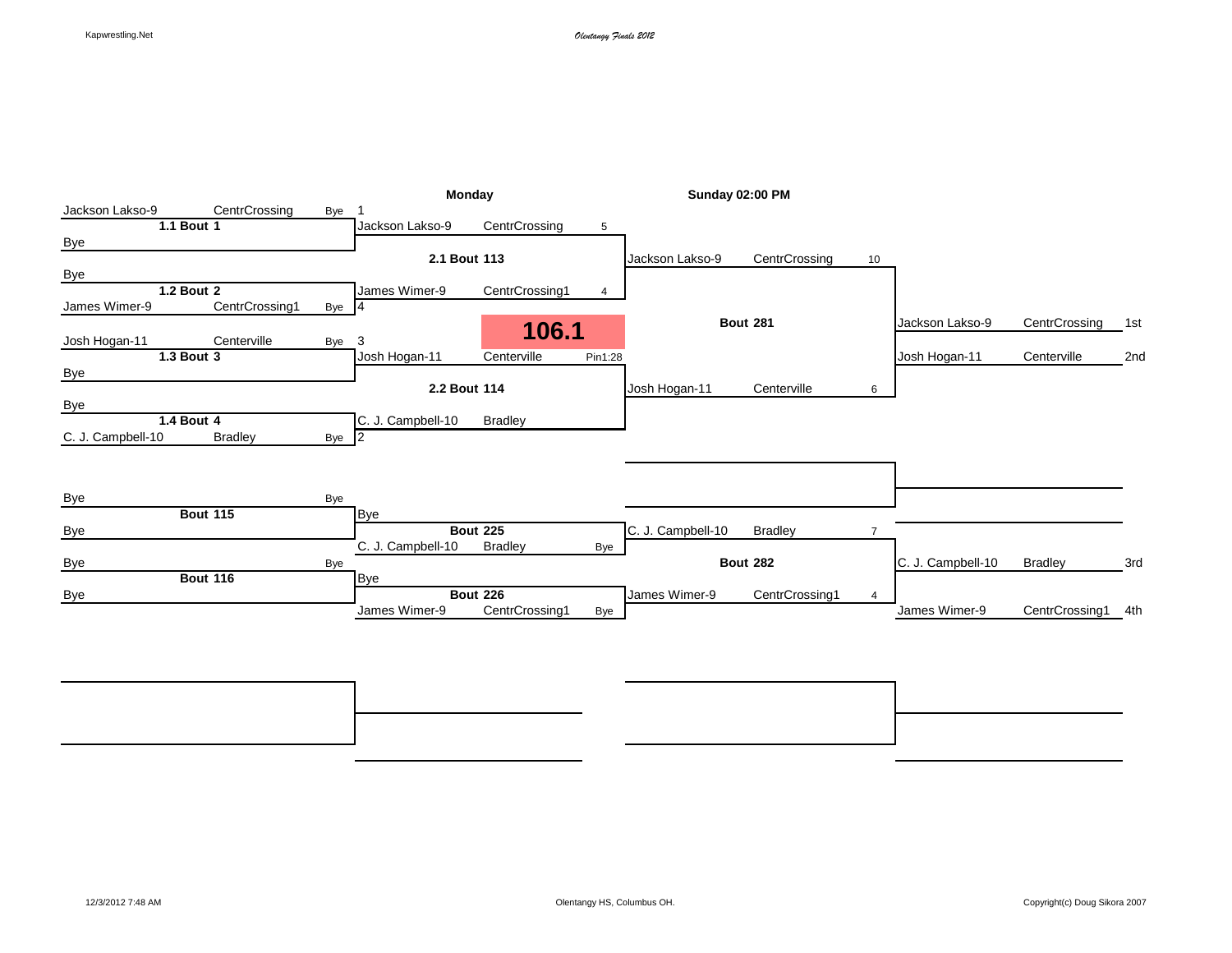|                   |                 |       |                                | Sunday 01:04 PM |                |                  | Sunday 02:06 PM                |                |                                    |                           |     |
|-------------------|-----------------|-------|--------------------------------|-----------------|----------------|------------------|--------------------------------|----------------|------------------------------------|---------------------------|-----|
| Rob Mcgrath-11    | <b>Bradley</b>  | Bye   |                                |                 |                |                  |                                |                |                                    |                           |     |
|                   | 1.1 Bout 9      |       | Rob Mcgrath-11                 | <b>Bradley</b>  | Pin2:53        |                  |                                |                |                                    |                           |     |
| <b>Bye</b>        |                 |       |                                |                 |                |                  |                                |                |                                    |                           |     |
|                   |                 |       |                                | 2.1 Bout 121    |                | Rob Mcgrath-11   | <b>Bradley</b>                 | 14             |                                    |                           |     |
| Bye               |                 |       |                                |                 |                |                  |                                |                |                                    |                           |     |
|                   | 1.2 Bout 10     |       | Austin Soliday-9               | Lakota West     |                |                  |                                |                |                                    |                           |     |
| Austin Soliday-9  | Lakota West     | Bye 4 |                                |                 |                |                  |                                |                |                                    |                           |     |
|                   | St. Xavier      |       |                                | 113.1           |                |                  | <b>Bout 285</b>                |                | Rob Mcgrath-11                     | <b>Bradley</b>            | 1st |
| Ryan Cullen-11    | 1.3 Bout 11     | Bye   | 3<br>Ryan Cullen-11            | St. Xavier      | $\overline{2}$ |                  |                                |                | Noah Scanlon-9                     | Centerville               | 2nd |
| <b>Bye</b>        |                 |       |                                |                 |                |                  |                                |                |                                    |                           |     |
|                   |                 |       |                                | 2.2 Bout 122    |                | Noah Scanlon-9   | Centerville                    | $\overline{7}$ |                                    |                           |     |
| Bye               |                 |       |                                |                 |                |                  |                                |                |                                    |                           |     |
|                   | 1.4 Bout 12     |       | Noah Scanlon-9                 | Centerville     | MD 13          |                  |                                |                |                                    |                           |     |
| Noah Scanlon-9    | Centerville     | Bye 2 |                                |                 |                |                  |                                |                |                                    |                           |     |
|                   |                 |       |                                |                 |                |                  |                                |                |                                    |                           |     |
|                   |                 |       |                                |                 |                |                  |                                |                |                                    |                           |     |
| Bye               |                 | Bye   |                                |                 |                |                  |                                |                |                                    |                           |     |
|                   | <b>Bout 123</b> |       | <b>Bye</b>                     |                 |                |                  |                                |                |                                    |                           |     |
| <b>Bye</b>        |                 |       |                                | <b>Bout 229</b> |                | Ryan Cullen-11   | St. Xavier                     | $\overline{7}$ |                                    |                           |     |
|                   |                 |       | Ryan Cullen-11                 | St. Xavier      | Bye            |                  |                                |                |                                    |                           |     |
|                   |                 |       |                                |                 |                |                  |                                |                |                                    |                           | 3rd |
|                   |                 |       |                                |                 |                |                  |                                |                |                                    |                           |     |
|                   |                 |       |                                | <b>Bout 230</b> |                |                  |                                | 5              |                                    |                           |     |
|                   |                 |       |                                |                 |                |                  |                                |                |                                    |                           | 4th |
|                   |                 |       |                                |                 |                |                  |                                |                |                                    |                           |     |
| <b>Bye</b><br>Bye | <b>Bout 124</b> | Bye   | <b>Bye</b><br>Austin Soliday-9 | Lakota West     | Bye            | Austin Soliday-9 | <b>Bout 286</b><br>Lakota West |                | Ryan Cullen-11<br>Austin Soliday-9 | St. Xavier<br>Lakota West |     |

**Bout 342** 7th **Bout 341** 5th Bye Bye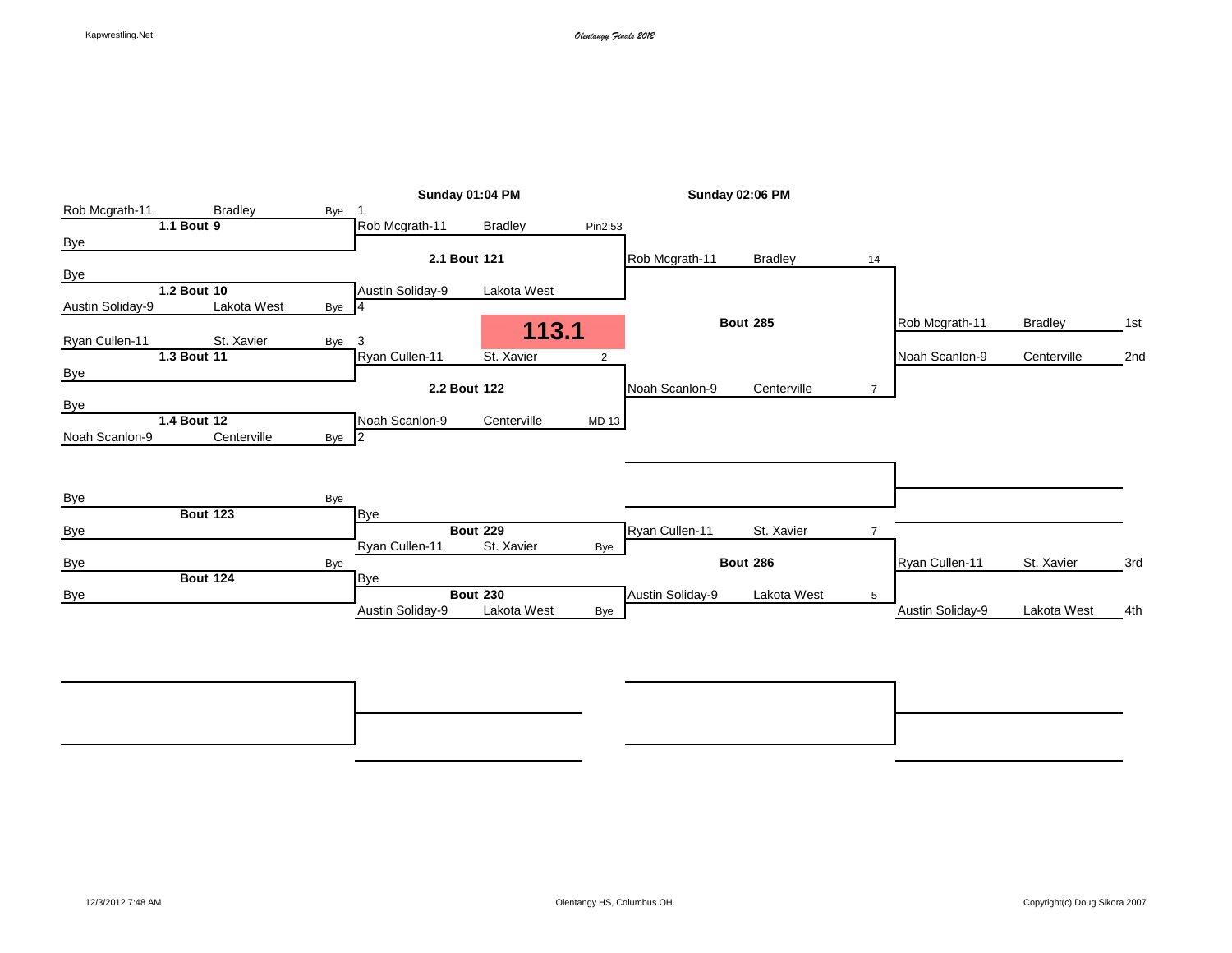|                   |                 |                      | Monday            |                 |              |                   | <b>Sunday 02:14 PM</b> |                 |                   |                |     |
|-------------------|-----------------|----------------------|-------------------|-----------------|--------------|-------------------|------------------------|-----------------|-------------------|----------------|-----|
| Joshua Wimer-11   |                 | CentrCrossing<br>Bye |                   |                 |              |                   |                        |                 |                   |                |     |
|                   | 1.1 Bout 17     |                      | Joshua Wimer-11   | CentrCrossing   | Pin3:13      |                   |                        |                 |                   |                |     |
| <b>Bye</b>        |                 |                      |                   |                 |              |                   |                        |                 |                   |                |     |
|                   |                 |                      |                   | 2.1 Bout 129    |              | Joshua Wimer-11   | CentrCrossing          | 2               |                   |                |     |
| Bye               |                 |                      |                   |                 |              |                   |                        |                 |                   |                |     |
|                   | 1.2 Bout 18     |                      | Jake Jensen-11    | Lakota West     |              |                   |                        |                 |                   |                |     |
| Jake Jensen-11    |                 | Lakota West          | Bye 4             |                 |              |                   |                        |                 |                   |                |     |
| Will Stratton-9   | <b>Bradley</b>  | Bye                  | 3                 | 120.1           |              |                   | <b>Bout 289</b>        |                 | Brenden Watson-12 | Centerville    | 1st |
|                   | 1.3 Bout 19     |                      | Will Stratton-9   | <b>Bradley</b>  | 0            |                   |                        |                 | Joshua Wimer-11   | CentrCrossing  | 2nd |
| Bye               |                 |                      |                   |                 |              |                   |                        |                 |                   |                |     |
|                   |                 |                      |                   | 2.2 Bout 130    |              | Brenden Watson-12 | Centerville            | 4               |                   |                |     |
| Bye               |                 |                      |                   |                 |              |                   |                        |                 |                   |                |     |
|                   | 1.4 Bout 20     |                      | Brenden Watson-12 | Centerville     | <b>TF 15</b> |                   |                        |                 |                   |                |     |
| Brenden Watson-12 |                 | Centerville          | Bye 2             |                 |              |                   |                        |                 |                   |                |     |
|                   |                 |                      |                   |                 |              |                   |                        |                 |                   |                |     |
|                   |                 |                      |                   |                 |              |                   |                        |                 |                   |                |     |
|                   |                 |                      |                   |                 |              |                   |                        |                 |                   |                |     |
| Bye               |                 | Bye                  |                   |                 |              |                   |                        |                 |                   |                |     |
|                   | <b>Bout 131</b> |                      | <b>Bye</b>        |                 |              |                   |                        |                 |                   |                |     |
| <b>Bye</b>        |                 |                      |                   | <b>Bout 233</b> |              | Will Stratton-9   | <b>Bradley</b>         |                 |                   |                |     |
|                   |                 |                      | Will Stratton-9   | <b>Bradley</b>  | Bye          |                   |                        |                 |                   |                |     |
| <b>Bye</b>        | <b>Bout 132</b> | Bye                  |                   |                 |              |                   | <b>Bout 290</b>        |                 | Jake Jensen-11    | Lakota West    | 3rd |
|                   |                 |                      | <b>Bye</b>        | <b>Bout 234</b> |              | Jake Jensen-11    | Lakota West            |                 |                   |                |     |
| Bye               |                 |                      | Jake Jensen-11    | Lakota West     |              |                   |                        | SV <sub>3</sub> | Will Stratton-9   | <b>Bradley</b> | 4th |
|                   |                 |                      |                   |                 | Bye          |                   |                        |                 |                   |                |     |
|                   |                 |                      |                   |                 |              |                   |                        |                 |                   |                |     |
|                   |                 |                      |                   |                 |              |                   |                        |                 |                   |                |     |

**Bout 346** 7th **Bout 345** 5th Bye Bye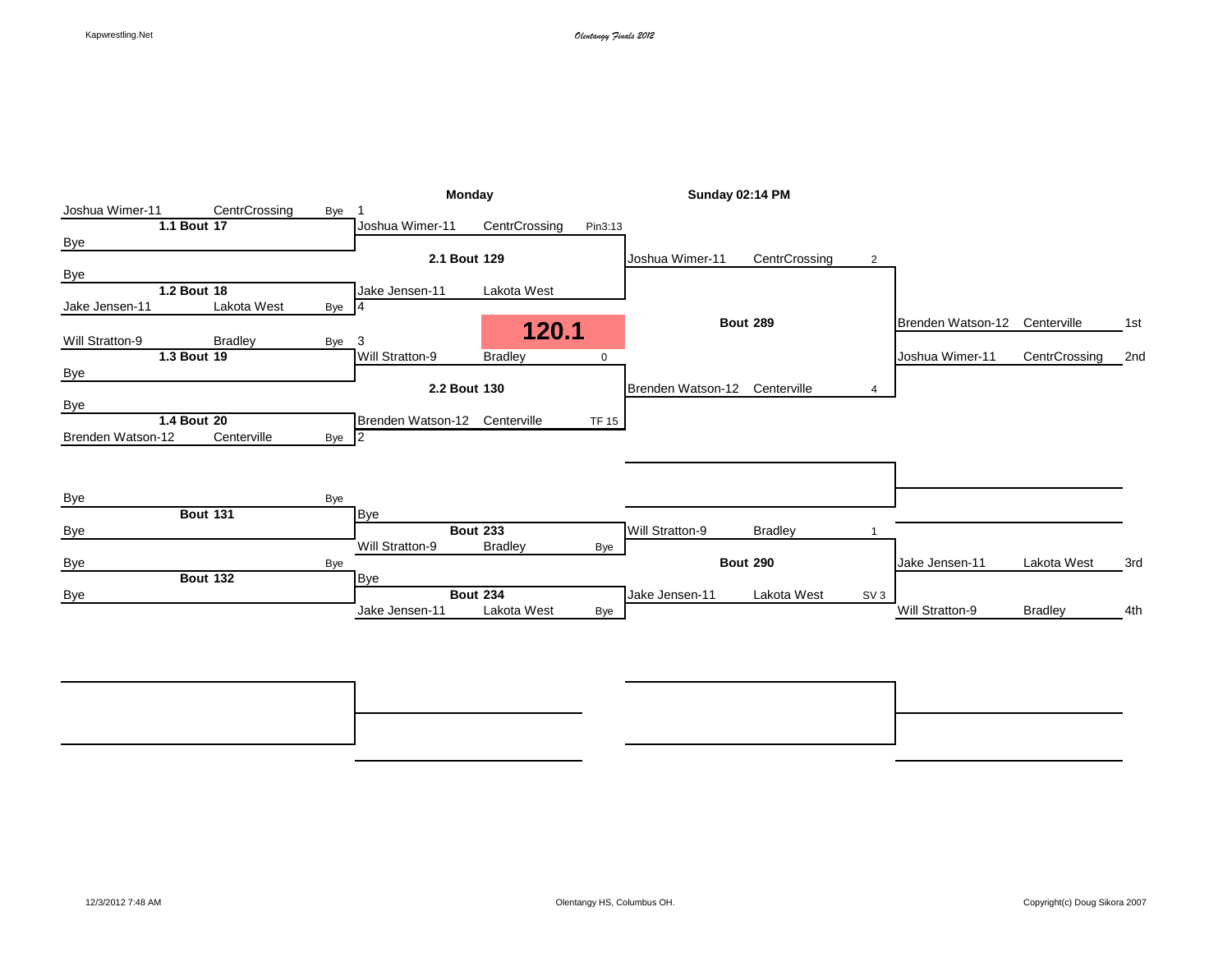|                   |                 |       |                   | <b>Sunday 01:09 PM</b> |                | <b>Sunday 02:20 PM</b> |                 |   |                   |              |     |
|-------------------|-----------------|-------|-------------------|------------------------|----------------|------------------------|-----------------|---|-------------------|--------------|-----|
| Ryan Gordon-11    | St. Xavier      | Bye   |                   |                        |                |                        |                 |   |                   |              |     |
|                   | 1.1 Bout 25     |       | Ryan Gordon-11    | St. Xavier             | <b>MD 11</b>   |                        |                 |   |                   |              |     |
| <b>Bye</b>        |                 |       |                   |                        |                |                        |                 |   |                   |              |     |
|                   |                 |       | 2.1 Bout 137      |                        |                | Ryan Gordon-11         | St. Xavier      | 6 |                   |              |     |
| Bye               |                 |       |                   |                        |                |                        |                 |   |                   |              |     |
|                   | 1.2 Bout 26     |       | Jake Kendzerski-9 | Olentangy              |                |                        |                 |   |                   |              |     |
| Jake Kendzerski-9 | Olentangy       | Bye 4 |                   |                        |                |                        |                 |   |                   |              |     |
|                   |                 |       |                   | 126.1                  |                |                        | <b>Bout 293</b> |   | Rvan Gordon-11    | St. Xavier   | 1st |
| Derek Barkley-10  | Centerville1    | Bye   | 3                 |                        |                |                        |                 |   |                   |              |     |
|                   | 1.3 Bout 27     |       | Derek Barkley-10  | Centerville1           |                |                        |                 |   | Cameron Crasto-11 | Centerville  | 2nd |
| <b>Bye</b>        |                 |       |                   |                        |                |                        |                 |   |                   |              |     |
|                   |                 |       | 2.2 Bout 138      |                        |                | Cameron Crasto-11      | Centerville     | 3 |                   |              |     |
| Bye               |                 |       |                   |                        |                |                        |                 |   |                   |              |     |
|                   | 1.4 Bout 28     |       | Cameron Crasto-11 | Centerville            | $\overline{7}$ |                        |                 |   |                   |              |     |
| Cameron Crasto-11 | Centerville     | Bye 2 |                   |                        |                |                        |                 |   |                   |              |     |
|                   |                 |       |                   |                        |                |                        |                 |   |                   |              |     |
|                   |                 |       |                   |                        |                |                        |                 |   |                   |              |     |
| <b>Bye</b>        |                 | Bye   |                   |                        |                |                        |                 |   |                   |              |     |
|                   | <b>Bout 139</b> |       | <b>Bye</b>        |                        |                |                        |                 |   |                   |              |     |
| <b>Bye</b>        |                 |       |                   | <b>Bout 237</b>        |                | Derek Barkley-10       | Centerville1    | 5 |                   |              |     |
|                   |                 |       | Derek Barkley-10  | Centerville1           | Bye            |                        |                 |   |                   |              |     |
| <b>Bye</b>        |                 | Bye   |                   |                        |                |                        | <b>Bout 294</b> |   | Derek Barkley-10  | Centerville1 | 3rd |
|                   | <b>Bout 140</b> |       | <b>Bye</b>        |                        |                |                        |                 |   |                   |              |     |
| <b>Bye</b>        |                 |       |                   | <b>Bout 238</b>        |                | Jake Kendzerski-9      | Olentangy       | 3 |                   |              |     |
|                   |                 |       | Jake Kendzerski-9 | Olentangy              | Bye            |                        |                 |   | Jake Kendzerski-9 | Olentangy    | 4th |
|                   |                 |       |                   |                        |                |                        |                 |   |                   |              |     |
|                   |                 |       |                   |                        |                |                        |                 |   |                   |              |     |

**Bout 350** 7th **Bout 349** 5th Bye Bye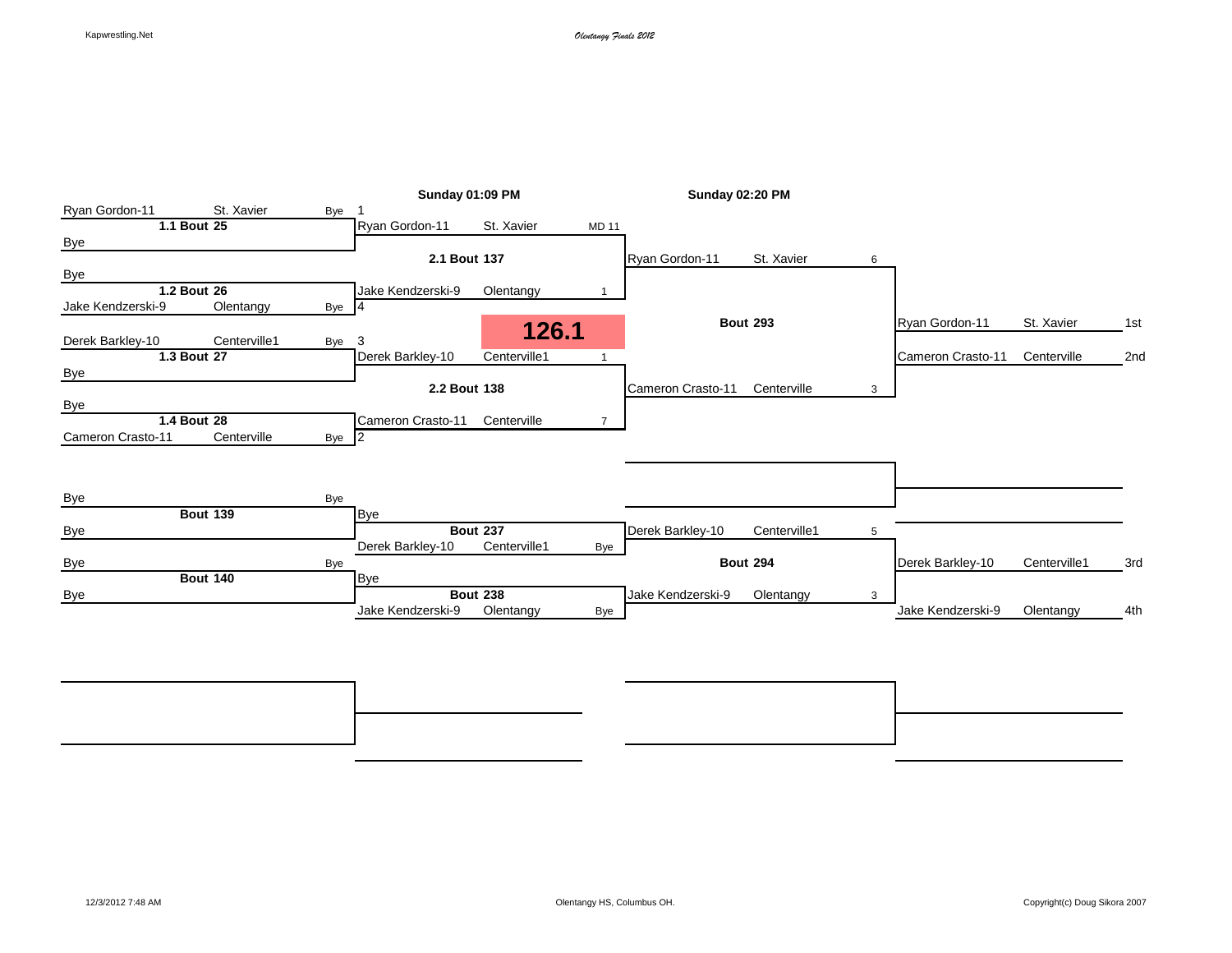| Gahanna<br>Bye<br>Bye 4<br>St. Xavier<br>Bye | Sunday 01:14 PM<br>Kasee Mcdougle-12 Gahanna<br>2.1 Bout 145<br>Ryan Mcgrath-11<br>3 | <b>Bradley</b><br>132.1    | Pin0:55                                                          | Sunday 02:28 PM<br>Kasee Mcdougle-12 | Gahanna                         | Pin3:06                                         |                   |                 |            |
|----------------------------------------------|--------------------------------------------------------------------------------------|----------------------------|------------------------------------------------------------------|--------------------------------------|---------------------------------|-------------------------------------------------|-------------------|-----------------|------------|
|                                              |                                                                                      |                            |                                                                  |                                      |                                 |                                                 |                   |                 |            |
|                                              |                                                                                      |                            |                                                                  |                                      |                                 |                                                 |                   |                 |            |
|                                              |                                                                                      |                            |                                                                  |                                      |                                 |                                                 |                   |                 |            |
|                                              |                                                                                      |                            |                                                                  |                                      |                                 |                                                 |                   |                 |            |
|                                              |                                                                                      |                            |                                                                  |                                      |                                 |                                                 |                   |                 |            |
|                                              |                                                                                      |                            |                                                                  |                                      |                                 |                                                 |                   |                 |            |
|                                              |                                                                                      |                            |                                                                  |                                      |                                 |                                                 |                   |                 |            |
|                                              |                                                                                      |                            |                                                                  |                                      | <b>Bout 297</b>                 |                                                 | Kasee Mcdougle-12 | Gahanna         | 1st        |
|                                              |                                                                                      |                            |                                                                  |                                      |                                 |                                                 |                   |                 |            |
|                                              | Ben Heyob 10                                                                         | St. Xavier                 | 5                                                                |                                      |                                 |                                                 | Josh Scanlon-12   | Centerville     | 2nd        |
|                                              |                                                                                      |                            |                                                                  |                                      |                                 |                                                 |                   |                 |            |
|                                              |                                                                                      |                            |                                                                  | Josh Scanlon-12                      | Centerville                     |                                                 |                   |                 |            |
|                                              |                                                                                      |                            |                                                                  |                                      |                                 |                                                 |                   |                 |            |
|                                              | Josh Scanlon-12                                                                      | Centerville                | 6                                                                |                                      |                                 |                                                 |                   |                 |            |
|                                              | $\overline{2}$                                                                       |                            |                                                                  |                                      |                                 |                                                 |                   |                 |            |
|                                              |                                                                                      |                            |                                                                  |                                      |                                 |                                                 |                   |                 |            |
|                                              |                                                                                      |                            |                                                                  |                                      |                                 |                                                 |                   |                 |            |
|                                              |                                                                                      |                            |                                                                  |                                      |                                 |                                                 |                   |                 |            |
| Bye                                          |                                                                                      |                            |                                                                  |                                      |                                 |                                                 |                   |                 |            |
|                                              |                                                                                      |                            |                                                                  |                                      |                                 |                                                 |                   |                 |            |
|                                              |                                                                                      |                            |                                                                  |                                      |                                 | 6                                               |                   |                 |            |
|                                              |                                                                                      |                            | Bye                                                              |                                      |                                 |                                                 |                   |                 |            |
| Bye                                          |                                                                                      |                            |                                                                  |                                      |                                 |                                                 | Ben Heyob-10      |                 | 3rd        |
|                                              | Bye                                                                                  |                            |                                                                  |                                      |                                 |                                                 |                   |                 |            |
|                                              |                                                                                      |                            |                                                                  |                                      |                                 | 4                                               |                   |                 |            |
|                                              | Ryan Mcgrath-11                                                                      | <b>Bradley</b>             | Bye                                                              |                                      |                                 |                                                 |                   | <b>Bradley</b>  | 4th        |
|                                              | Centerville                                                                          | Bye<br>Bye<br>Ben Heyob-10 | 2.2 Bout 146<br><b>Bout 241</b><br>St. Xavier<br><b>Bout 242</b> |                                      | Ben Heyob-10<br>Ryan Mcgrath-11 | St. Xavier<br><b>Bout 298</b><br><b>Bradley</b> |                   | Ryan Mcgrath-11 | St. Xavier |

**Bout 354** 7th **Bout 353** 5th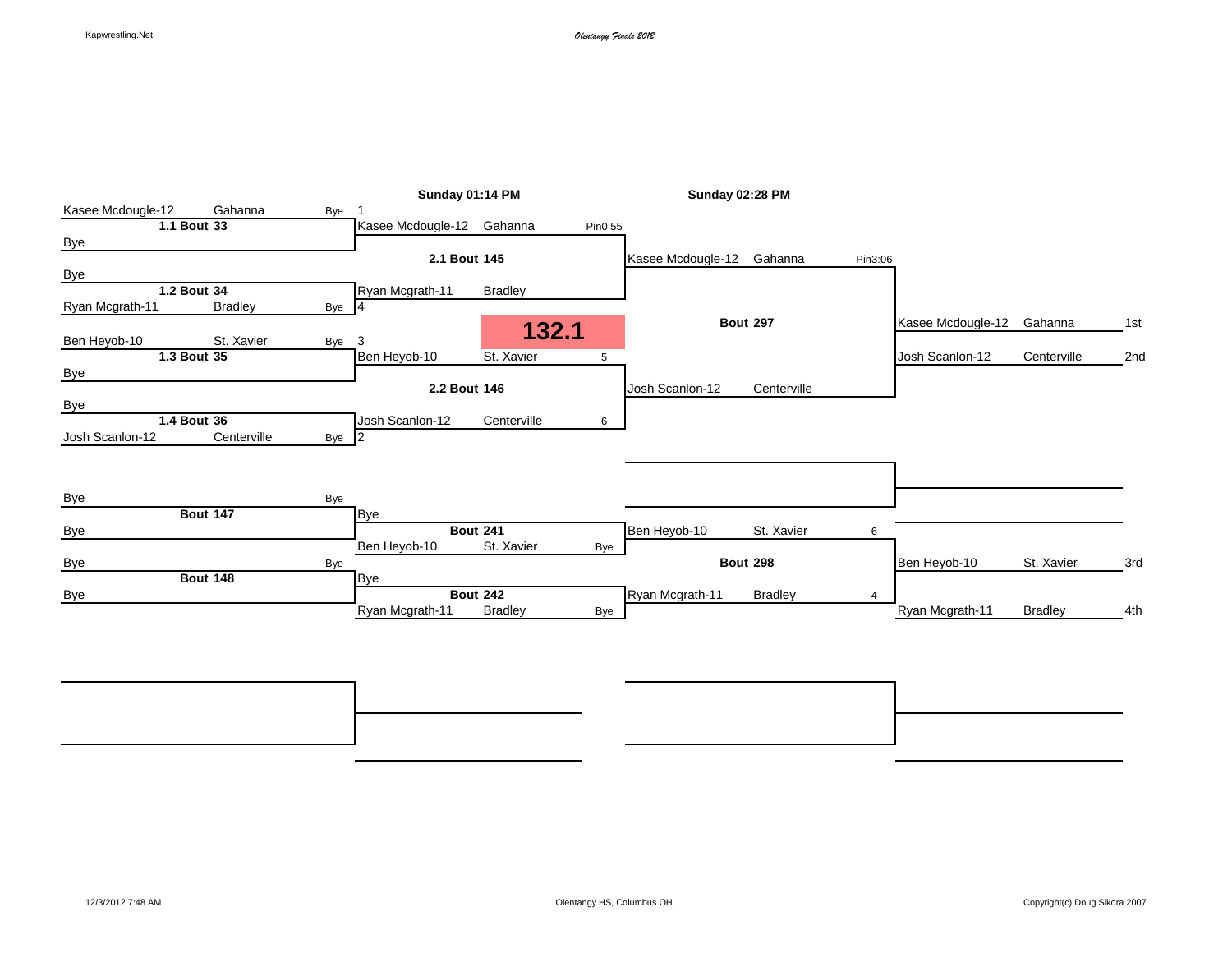|                    |                 | <b>Sunday 01:18 PM</b> |                    |                 |             | Sunday 02:34 PM    |                 |                |                    |                |     |
|--------------------|-----------------|------------------------|--------------------|-----------------|-------------|--------------------|-----------------|----------------|--------------------|----------------|-----|
| Drew Mcdougle-12   | Gahanna         | Bye                    |                    |                 |             |                    |                 |                |                    |                |     |
|                    | 1.1 Bout 41     |                        | Drew Mcdougle-12   | Gahanna         | Pin2:41     |                    |                 |                |                    |                |     |
| <b>Bye</b>         |                 |                        |                    |                 |             |                    |                 |                |                    |                |     |
|                    |                 |                        | 2.1 Bout 153       |                 |             | Drew Mcdougle-12   | Gahanna         | Pin1:30        |                    |                |     |
| <b>Bye</b>         |                 |                        |                    |                 |             |                    |                 |                |                    |                |     |
|                    | 1.2 Bout 42     |                        | Hunter Smith-9     | Centerville     |             |                    |                 |                |                    |                |     |
| Hunter Smith-9     | Centerville     | Bye                    | $\overline{4}$     |                 |             |                    |                 |                |                    |                |     |
|                    |                 |                        |                    | 138.1           |             |                    | <b>Bout 301</b> |                | Drew Mcdougle-12   | Gahanna        | 1st |
| Chris Wall-9       | <b>Bradley</b>  | Bye                    | 3                  |                 |             |                    |                 |                |                    |                |     |
|                    | 1.3 Bout 43     |                        | Chris Wall-9       | <b>Bradley</b>  | $\mathbf 0$ |                    |                 |                | Kevin Leonhardt-11 | Lakota West    | 2nd |
| <b>Bye</b>         |                 |                        |                    |                 |             |                    |                 |                |                    |                |     |
|                    |                 |                        | 2.2 Bout 154       |                 |             | Kevin Leonhardt-11 | Lakota West     |                |                    |                |     |
| Bye                |                 |                        |                    |                 |             |                    |                 |                |                    |                |     |
|                    | 1.4 Bout 44     |                        | Kevin Leonhardt-11 | Lakota West     | TF 15       |                    |                 |                |                    |                |     |
| Kevin Leonhardt-11 | Lakota West     | Bye 2                  |                    |                 |             |                    |                 |                |                    |                |     |
|                    |                 |                        |                    |                 |             |                    |                 |                |                    |                |     |
|                    |                 |                        |                    |                 |             |                    |                 |                |                    |                |     |
|                    |                 |                        |                    |                 |             |                    |                 |                |                    |                |     |
| <b>Bye</b>         |                 | Bye                    |                    |                 |             |                    |                 |                |                    |                |     |
|                    | <b>Bout 155</b> |                        | <b>Bye</b>         |                 |             |                    |                 |                |                    |                |     |
| Bye                |                 |                        |                    | <b>Bout 245</b> |             | Chris Wall-9       | <b>Bradley</b>  | 5              |                    |                |     |
|                    |                 |                        | Chris Wall-9       | <b>Bradley</b>  | Bye         |                    |                 |                |                    |                |     |
| <b>Bye</b>         |                 | Bye                    |                    |                 |             |                    | <b>Bout 302</b> |                | Hunter Smith-9     | Centerville    | 3rd |
|                    | <b>Bout 156</b> |                        | <b>Bye</b>         |                 |             |                    |                 |                |                    |                |     |
| <b>Bye</b>         |                 |                        |                    | <b>Bout 246</b> |             | Hunter Smith-9     | Centerville     | $\overline{7}$ |                    |                |     |
|                    |                 |                        | Hunter Smith-9     | Centerville     | Bye         |                    |                 |                | Chris Wall-9       | <b>Bradley</b> | 4th |
|                    |                 |                        |                    |                 |             |                    |                 |                |                    |                |     |
|                    |                 |                        |                    |                 |             |                    |                 |                |                    |                |     |
|                    |                 |                        |                    |                 |             |                    |                 |                |                    |                |     |

**Bout 358** 7th **Bout 357** 5th Bye Bye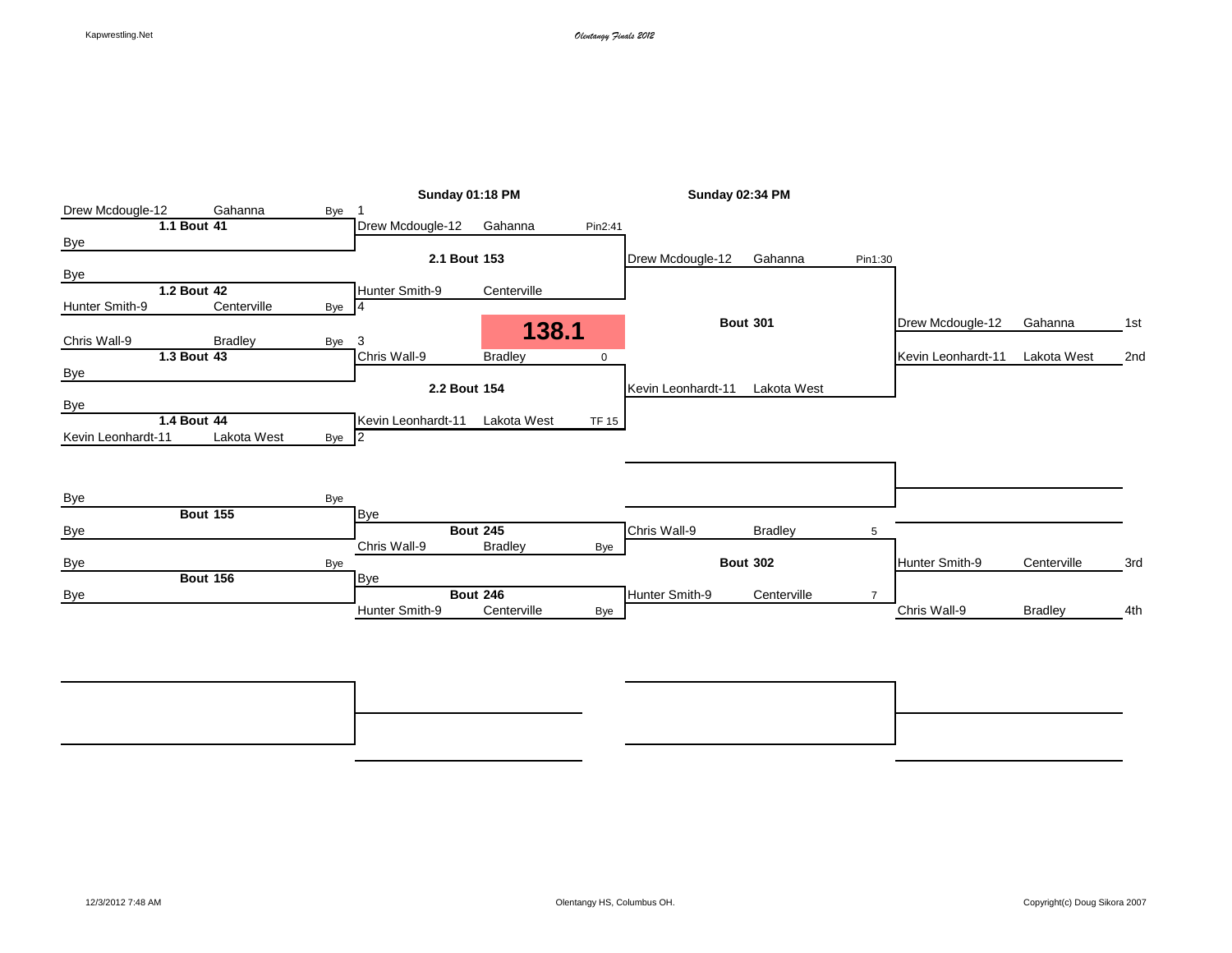|                    |                 |                |       | <b>Monday</b>                 |                 |                 | <b>Sunday 02:42 PM</b>        |                 |                |                               |                |     |
|--------------------|-----------------|----------------|-------|-------------------------------|-----------------|-----------------|-------------------------------|-----------------|----------------|-------------------------------|----------------|-----|
| Keegan Driscoll-10 |                 | <b>Bradley</b> | Bye   |                               |                 |                 |                               |                 |                |                               |                |     |
|                    | 1.1 Bout 49     |                |       | Keegan Driscoll-10            | <b>Bradley</b>  | SV <sub>7</sub> |                               |                 |                |                               |                |     |
| <b>Bye</b>         |                 |                |       |                               |                 |                 |                               |                 |                |                               |                |     |
|                    |                 |                |       | 2.1 Bout 161                  |                 |                 | Keegan Driscoll-10            | <b>Bradley</b>  | 2              |                               |                |     |
| Bye                |                 |                |       |                               |                 |                 |                               |                 |                |                               |                |     |
|                    | 1.2 Bout 50     |                |       | Dakota Stephens-11 St. Xavier |                 | 5               |                               |                 |                |                               |                |     |
| Dakota Stephens-11 |                 | St. Xavier     | Bye 4 |                               |                 |                 |                               |                 |                |                               |                |     |
|                    |                 |                |       |                               | 145.1           |                 |                               | <b>Bout 305</b> |                | Andy Cress-10                 | Lakota West    | 1st |
| Nick Horvat-11     |                 | Scioto         | Bye   | 3                             |                 |                 |                               |                 |                |                               |                |     |
|                    | 1.3 Bout 51     |                |       | Nick Horvat-11                | Scioto          |                 |                               |                 |                | Keegan Driscoll-10            | <b>Bradley</b> | 2nd |
| <b>Bye</b>         |                 |                |       |                               |                 |                 |                               |                 |                |                               |                |     |
|                    |                 |                |       | 2.2 Bout 162                  |                 |                 | Andy Cress-10                 | Lakota West     | <b>MD 11</b>   |                               |                |     |
| Bye                |                 |                |       |                               |                 |                 |                               |                 |                |                               |                |     |
|                    | 1.4 Bout 52     |                |       | Andy Cress-10                 | Lakota West     | 3               |                               |                 |                |                               |                |     |
| Andy Cress-10      |                 | Lakota West    | Bye 2 |                               |                 |                 |                               |                 |                |                               |                |     |
|                    |                 |                |       |                               |                 |                 |                               |                 |                |                               |                |     |
|                    |                 |                |       |                               |                 |                 |                               |                 |                |                               |                |     |
|                    |                 |                |       |                               |                 |                 |                               |                 |                |                               |                |     |
| Bye                |                 |                | Bye   |                               |                 |                 |                               |                 |                |                               |                |     |
|                    | <b>Bout 163</b> |                |       | <b>Bye</b>                    |                 |                 |                               |                 |                |                               |                |     |
| Bye                |                 |                |       |                               | <b>Bout 249</b> |                 | Nick Horvat-11                | Scioto          | $\mathbf 0$    |                               |                |     |
|                    |                 |                |       | Nick Horvat-11                | Scioto          | Bye             |                               |                 |                |                               |                |     |
| Bye                |                 |                | Bye   |                               |                 |                 |                               | <b>Bout 306</b> |                | Dakota Stephens-11 St. Xavier |                | 3rd |
|                    | <b>Bout 164</b> |                |       | <b>Bye</b>                    |                 |                 |                               |                 |                |                               |                |     |
| Bye                |                 |                |       |                               | <b>Bout 250</b> |                 | Dakota Stephens-11 St. Xavier |                 | $\overline{7}$ |                               |                |     |
|                    |                 |                |       | Dakota Stephens-11 St. Xavier |                 |                 |                               |                 |                | Nick Horvat-11                | Scioto         | 4th |

**Bout 362** 7th **Bout 361** 5th Bye Bye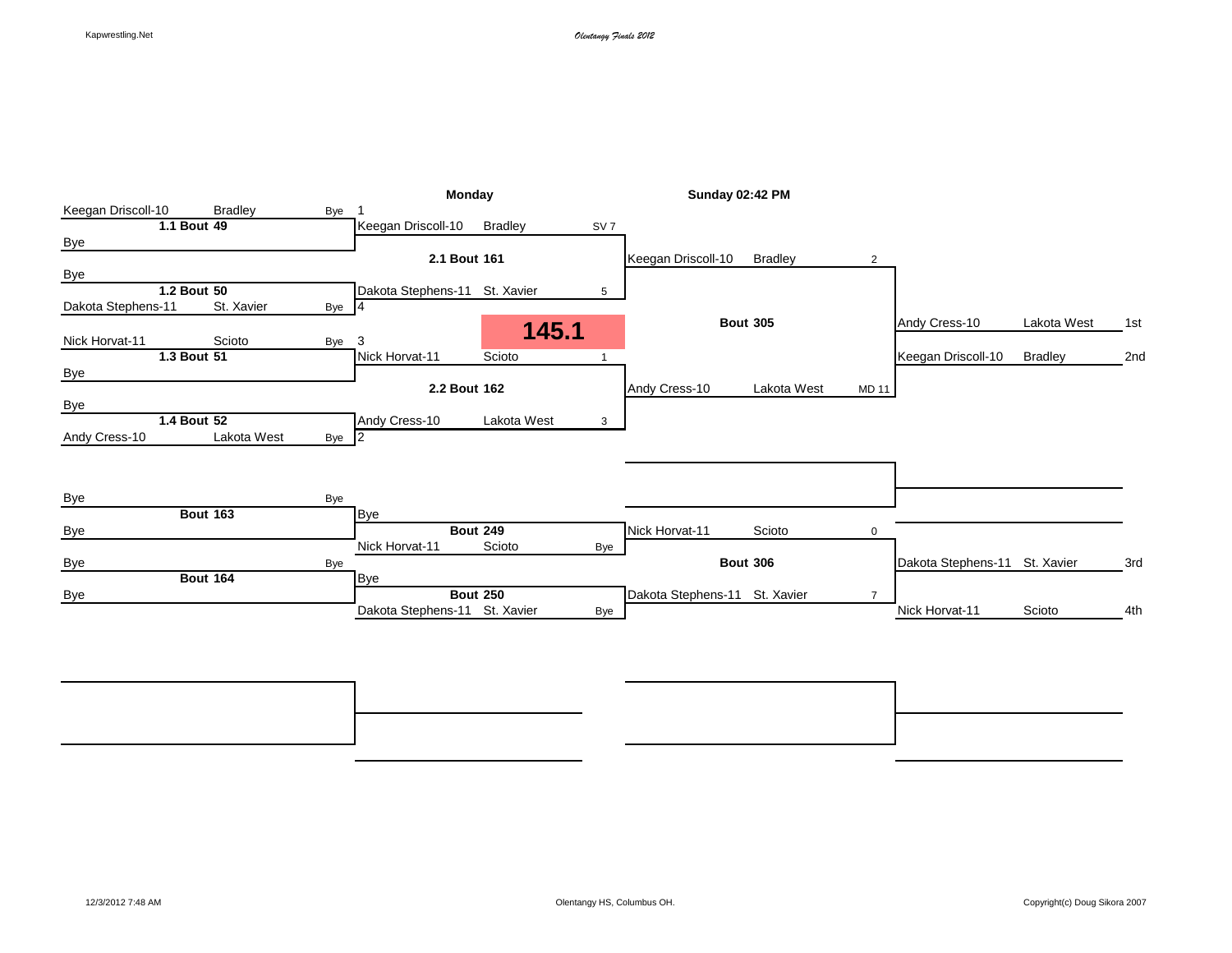|                     |                 |       |                            | Sunday 01:26 PM |                | <b>Sunday 02:48 PM</b>     |                 |                 |                            |               |     |
|---------------------|-----------------|-------|----------------------------|-----------------|----------------|----------------------------|-----------------|-----------------|----------------------------|---------------|-----|
| Joe Wendt-10        | St. Xavier      | Bye   |                            |                 |                |                            |                 |                 |                            |               |     |
|                     | 1.1 Bout 57     |       | Joe Wendt-10               | St. Xavier      | 5              |                            |                 |                 |                            |               |     |
| <b>Bye</b>          |                 |       |                            |                 |                |                            |                 |                 |                            |               |     |
|                     |                 |       | 2.1 Bout 169               |                 |                | Joe Wendt-10               | St. Xavier      | 4               |                            |               |     |
| Bye                 |                 |       |                            |                 |                |                            |                 |                 |                            |               |     |
|                     | 1.2 Bout 58     |       | Mason Quinn-10             | Lakota West     | 3              |                            |                 |                 |                            |               |     |
| Mason Quinn-10      | Lakota West     | Bye 4 |                            |                 |                |                            |                 |                 |                            |               |     |
|                     |                 |       |                            | 152.1           |                |                            | <b>Bout 309</b> |                 | Anthony Trocchio-12 Scioto |               | 1st |
| Hunter Taylor-11    | CentrCrossing   | Bye   | 3                          |                 |                |                            |                 |                 |                            |               |     |
|                     | 1.3 Bout 59     |       | Hunter Taylor-11           | CentrCrossing   | $\overline{4}$ |                            |                 |                 | Joe Wendt-10               | St. Xavier    | 2nd |
| <b>Bye</b>          |                 |       |                            |                 |                |                            |                 |                 |                            |               |     |
|                     |                 |       | 2.2 Bout 170               |                 |                | Anthony Trocchio-12 Scioto |                 | 10 <sup>1</sup> |                            |               |     |
| Bye                 |                 |       |                            |                 |                |                            |                 |                 |                            |               |     |
|                     | 1.4 Bout 60     |       | Anthony Trocchio-12 Scioto |                 | <b>TF 19</b>   |                            |                 |                 |                            |               |     |
| Anthony Trocchio-12 | Scioto          | Bye 2 |                            |                 |                |                            |                 |                 |                            |               |     |
|                     |                 |       |                            |                 |                |                            |                 |                 |                            |               |     |
|                     |                 |       |                            |                 |                |                            |                 |                 |                            |               |     |
|                     |                 |       |                            |                 |                |                            |                 |                 |                            |               |     |
| <b>Bye</b>          | <b>Bout 171</b> | Bye   |                            |                 |                |                            |                 |                 |                            |               |     |
| Bye                 |                 |       | <b>Bye</b>                 | <b>Bout 253</b> |                | Hunter Taylor-11           | CentrCrossing   | Pin2:31         |                            |               |     |
|                     |                 |       | Hunter Taylor-11           | CentrCrossing   | Bye            |                            |                 |                 |                            |               |     |
|                     |                 | Bye   |                            |                 |                |                            | <b>Bout 310</b> |                 | Hunter Taylor-11           | CentrCrossing | 3rd |
| <b>Bye</b>          | <b>Bout 172</b> |       | <b>Bye</b>                 |                 |                |                            |                 |                 |                            |               |     |
|                     |                 |       |                            | <b>Bout 254</b> |                | Mason Quinn-10             | Lakota West     |                 |                            |               |     |
| <b>Bye</b>          |                 |       | Mason Quinn-10             | Lakota West     | Bye            |                            |                 |                 | Mason Quinn-10             | Lakota West   | 4th |
|                     |                 |       |                            |                 |                |                            |                 |                 |                            |               |     |
|                     |                 |       |                            |                 |                |                            |                 |                 |                            |               |     |

**Bout 366** 7th **Bout 365** 5th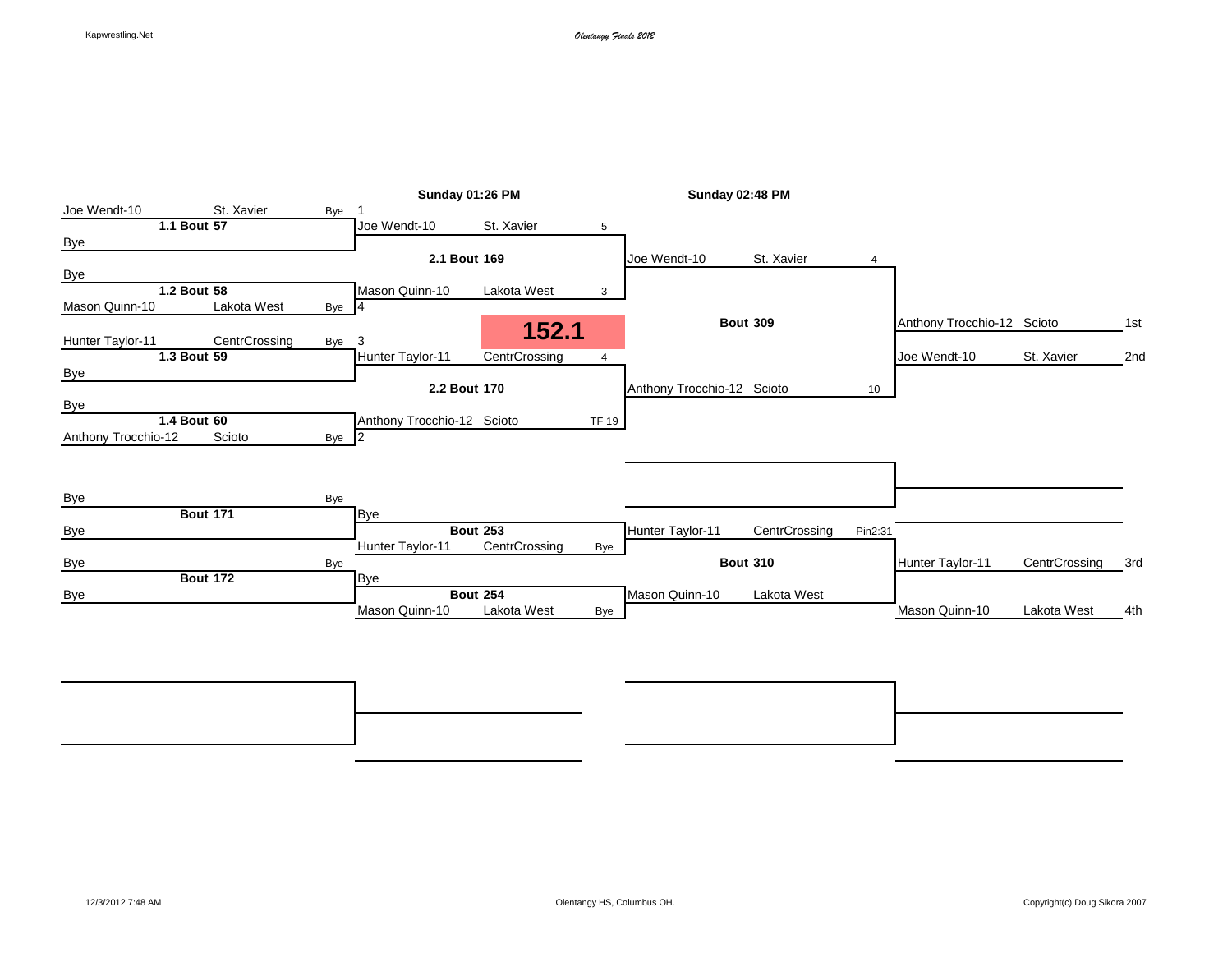|                    |                 |       | <b>Sunday 01:33 PM</b> |                 |              | <b>Sunday 02:56 PM</b> |                 |         |                    |             |     |
|--------------------|-----------------|-------|------------------------|-----------------|--------------|------------------------|-----------------|---------|--------------------|-------------|-----|
| Alexander Bair-11  | Centerville     | Bye   |                        |                 |              |                        |                 |         |                    |             |     |
|                    | 1.1 Bout 65     |       | Alexander Bair-11      | Centerville     | 9            |                        |                 |         |                    |             |     |
| Bye                |                 |       |                        |                 |              |                        |                 |         |                    |             |     |
|                    |                 |       | 2.1 Bout 177           |                 |              | Alexander Bair-11      | Centerville     |         |                    |             |     |
| <b>Bye</b>         |                 |       |                        |                 |              |                        |                 |         |                    |             |     |
|                    | 1.2 Bout 66     |       | Zach Holloway-12       | Gahanna         | 5            |                        |                 |         |                    |             |     |
| Zach Holloway-12   | Gahanna         | Bye 4 |                        |                 |              |                        |                 |         |                    |             |     |
| Maleke Mitchell-11 | Olentangy1      |       | 3                      | 160.1           |              |                        | <b>Bout 313</b> |         | Cody Pollitt-11    | Olentangy   | 1st |
|                    | 1.3 Bout 67     | Bye   | Maleke Mitchell-11     | Olentangy1      | 2            |                        |                 |         | Alexander Bair-11  | Centerville | 2nd |
| <b>Bye</b>         |                 |       |                        |                 |              |                        |                 |         |                    |             |     |
|                    |                 |       | 2.2 Bout 178           |                 |              | Cody Pollitt-11        | Olentangy       | Pin2:58 |                    |             |     |
| <b>Bye</b>         |                 |       |                        |                 |              |                        |                 |         |                    |             |     |
|                    | 1.4 Bout 68     |       | Cody Pollitt-11        | Olentangy       | <b>TF 18</b> |                        |                 |         |                    |             |     |
| Cody Pollitt-11    | Olentangy       | Bye 2 |                        |                 |              |                        |                 |         |                    |             |     |
|                    |                 |       |                        |                 |              |                        |                 |         |                    |             |     |
|                    |                 |       |                        |                 |              |                        |                 |         |                    |             |     |
|                    |                 |       |                        |                 |              |                        |                 |         |                    |             |     |
| Bye                |                 | Bye   |                        |                 |              |                        |                 |         |                    |             |     |
|                    | <b>Bout 179</b> |       | <b>Bye</b>             |                 |              |                        |                 |         |                    |             |     |
| Bye                |                 |       |                        | <b>Bout 257</b> |              | Maleke Mitchell-11     | Olentangy1      | 3       |                    |             |     |
|                    |                 |       | Maleke Mitchell-11     | Olentangy1      | Bye          |                        |                 |         |                    |             |     |
| Bye                |                 | Bye   |                        |                 |              |                        | <b>Bout 314</b> |         | Zach Holloway-12   | Gahanna     | 3rd |
|                    | <b>Bout 180</b> |       | <b>Bye</b>             |                 |              |                        |                 |         |                    |             |     |
| Bye                |                 |       |                        | <b>Bout 258</b> |              | Zach Holloway-12       | Gahanna         | 5       |                    |             |     |
|                    |                 |       | Zach Holloway-12       | Gahanna         | Bye          |                        |                 |         | Maleke Mitchell-11 | Olentangy1  | 4th |
|                    |                 |       |                        |                 |              |                        |                 |         |                    |             |     |

**Bout 370** 7th **Bout 369** 5th Bye Bye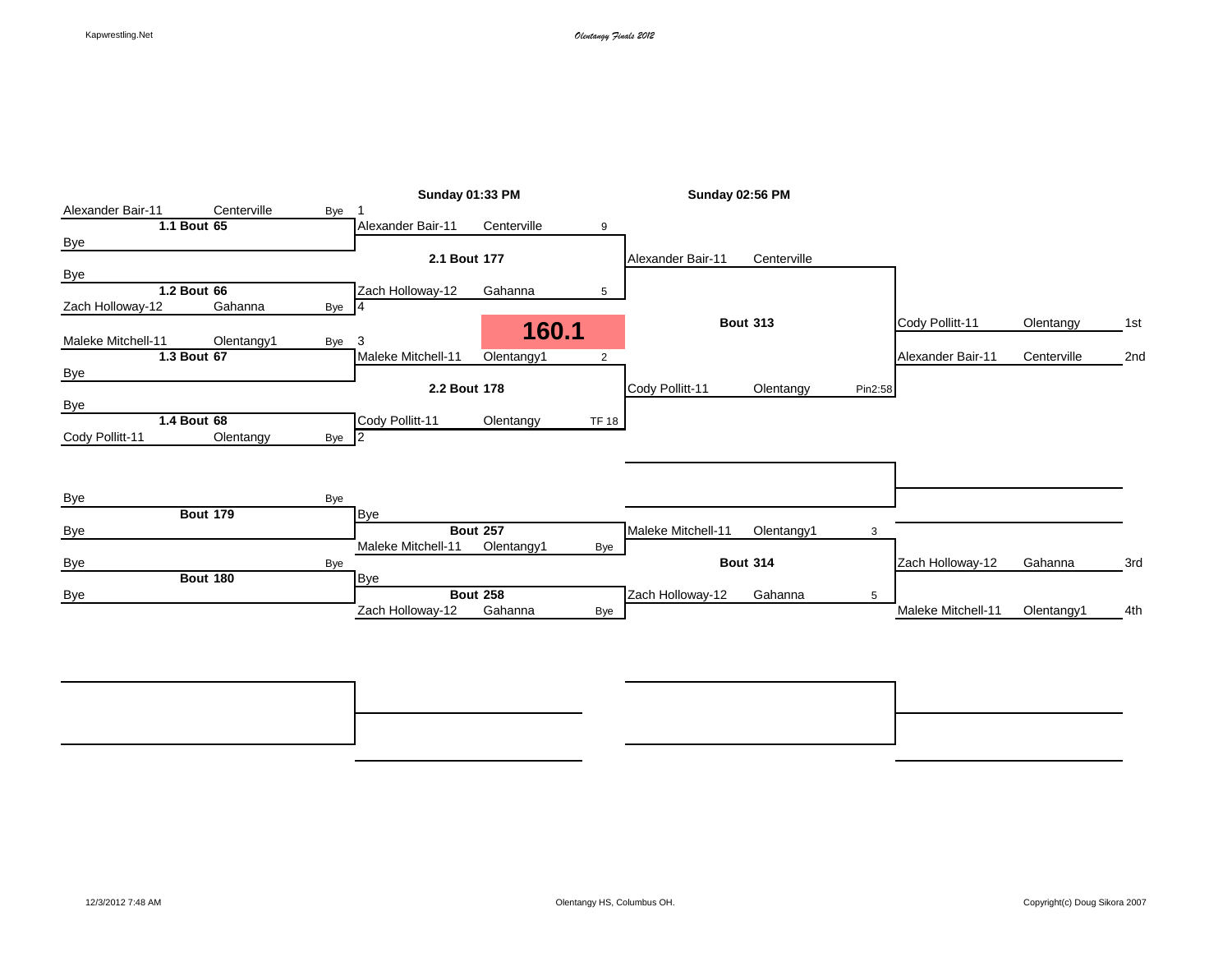|                  |                 |       | <b>Sunday 01:40 PM</b> |                 |                 | <b>Sunday 03:02 PM</b> |                 |                |                  |              |     |
|------------------|-----------------|-------|------------------------|-----------------|-----------------|------------------------|-----------------|----------------|------------------|--------------|-----|
| Joe Heyob-11     | St. Xavier      | Bye   |                        |                 |                 |                        |                 |                |                  |              |     |
|                  | 1.1 Bout 73     |       | Joe Heyob-11           | St. Xavier      | <b>TF 19</b>    |                        |                 |                |                  |              |     |
| <b>Bye</b>       |                 |       |                        |                 |                 |                        |                 |                |                  |              |     |
|                  |                 |       | 2.1 Bout 185           |                 |                 | Joe Heyob-11           | St. Xavier      | <b>TF 22</b>   |                  |              |     |
| Bye              |                 |       |                        |                 |                 |                        |                 |                |                  |              |     |
|                  | 1.2 Bout 74     |       | Ahmed Hussein-12       | Olentangy       | 4               |                        |                 |                |                  |              |     |
| Ahmed Hussein-12 | Olentangy       | Bye 4 |                        |                 |                 |                        |                 |                |                  |              |     |
| Eric Bizimana-12 | Centerville1    |       |                        | 170.1           |                 |                        | <b>Bout 317</b> |                | Joe Heyob-11     | St. Xavier   | 1st |
|                  |                 | Bye   | 3<br>Eric Bizimana-12  | Centerville1    |                 |                        |                 |                | Eric Bizimana-12 |              |     |
|                  | 1.3 Bout 75     |       |                        |                 | UT <sub>5</sub> |                        |                 |                |                  | Centerville1 | 2nd |
| <b>Bye</b>       |                 |       | 2.2 Bout 186           |                 |                 | Eric Bizimana-12       | Centerville1    |                |                  |              |     |
|                  |                 |       |                        |                 |                 |                        |                 | 6              |                  |              |     |
| Bye              | 1.4 Bout 76     |       | Chris Cochran-12       | Centerville     | 3               |                        |                 |                |                  |              |     |
| Chris Cochran-12 | Centerville     |       |                        |                 |                 |                        |                 |                |                  |              |     |
|                  |                 | Bye 2 |                        |                 |                 |                        |                 |                |                  |              |     |
|                  |                 |       |                        |                 |                 |                        |                 |                |                  |              |     |
|                  |                 |       |                        |                 |                 |                        |                 |                |                  |              |     |
| <b>Bye</b>       |                 | Bye   |                        |                 |                 |                        |                 |                |                  |              |     |
|                  | <b>Bout 187</b> |       | <b>Bye</b>             |                 |                 |                        |                 |                |                  |              |     |
| <b>Bye</b>       |                 |       |                        | <b>Bout 261</b> |                 | Chris Cochran-12       | Centerville     | 6              |                  |              |     |
|                  |                 |       | Chris Cochran-12       | Centerville     | Bye             |                        |                 |                |                  |              |     |
| <b>Bye</b>       |                 | Bye   |                        |                 |                 |                        | <b>Bout 318</b> |                | Chris Cochran-12 | Centerville  | 3rd |
|                  | <b>Bout 188</b> |       | <b>Bye</b>             |                 |                 |                        |                 |                |                  |              |     |
| Bye              |                 |       |                        | <b>Bout 262</b> |                 | Ahmed Hussein-12       | Olentangy       | $\overline{2}$ |                  |              |     |
|                  |                 |       | Ahmed Hussein-12       | Olentangy       | Bye             |                        |                 |                | Ahmed Hussein-12 | Olentangy    | 4th |

**Bout 374** 7th **Bout 373** 5th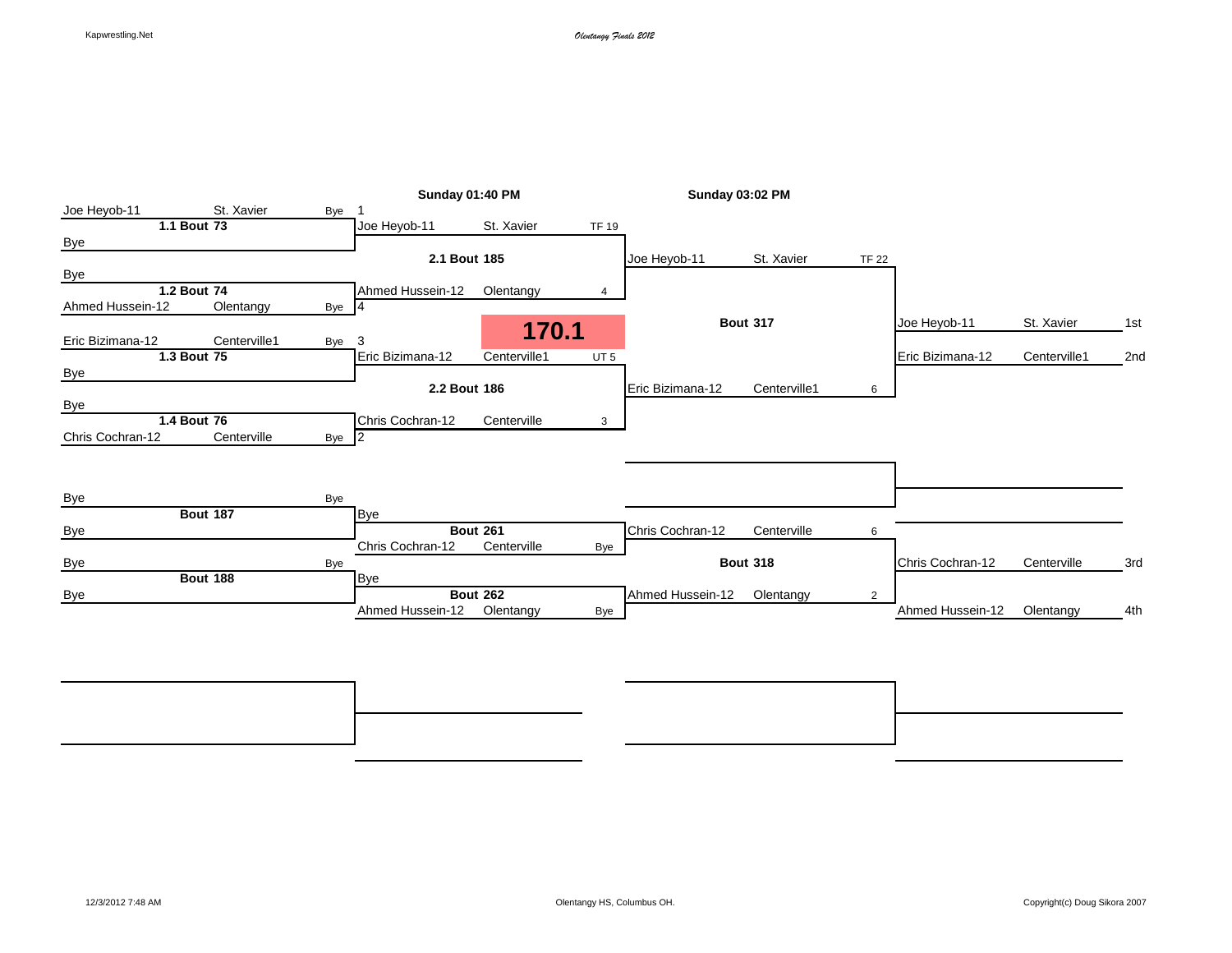|                   |                 |       | Sunday 01:44 PM   |                 | <b>Sunday 03:10 PM</b> |                   |                 |                |                   |                |     |
|-------------------|-----------------|-------|-------------------|-----------------|------------------------|-------------------|-----------------|----------------|-------------------|----------------|-----|
| Cole Jones-10     | St. Xavier      | Bye   |                   |                 |                        |                   |                 |                |                   |                |     |
|                   | 1.1 Bout 81     |       | Cole Jones-10     | St. Xavier      | Pin2:56                |                   |                 |                |                   |                |     |
| <b>Bye</b>        |                 |       |                   |                 |                        |                   |                 |                |                   |                |     |
|                   |                 |       | 2.1 Bout 193      |                 |                        | Cole Jones-10     | St. Xavier      | 5              |                   |                |     |
| <b>Bye</b>        |                 |       |                   |                 |                        |                   |                 |                |                   |                |     |
|                   | 1.2 Bout 82     |       | Drew Fenton-9     | Lakota West     |                        |                   |                 |                |                   |                |     |
| Drew Fenton-9     | Lakota West     | Bye 4 |                   |                 |                        |                   |                 |                |                   |                |     |
|                   |                 |       |                   | 182.1           |                        |                   | <b>Bout 321</b> |                | Alec Gilchrist-12 | Centerville    | 1st |
| Jake Stratton-11  | <b>Bradley</b>  | Bye   | 3                 |                 |                        |                   |                 |                |                   |                |     |
|                   | 1.3 Bout 83     |       | Jake Stratton-11  | <b>Bradley</b>  | 6                      |                   |                 |                | Cole Jones-10     | St. Xavier     | 2nd |
| <b>Bye</b>        |                 |       |                   |                 |                        |                   |                 |                |                   |                |     |
|                   |                 |       | 2.2 Bout 194      |                 |                        | Alec Gilchrist-12 | Centerville     | $\overline{7}$ |                   |                |     |
| Bye               |                 |       |                   |                 |                        |                   |                 |                |                   |                |     |
|                   | 1.4 Bout 84     |       | Alec Gilchrist-12 | Centerville     | <b>MD 14</b>           |                   |                 |                |                   |                |     |
| Alec Gilchrist-12 | Centerville     | Bye 2 |                   |                 |                        |                   |                 |                |                   |                |     |
|                   |                 |       |                   |                 |                        |                   |                 |                |                   |                |     |
|                   |                 |       |                   |                 |                        |                   |                 |                |                   |                |     |
|                   |                 |       |                   |                 |                        |                   |                 |                |                   |                |     |
| Bye               |                 | Bye   |                   |                 |                        |                   |                 |                |                   |                |     |
|                   | <b>Bout 195</b> |       | <b>Bye</b>        |                 |                        |                   |                 |                |                   |                |     |
| <b>Bye</b>        |                 |       |                   | <b>Bout 265</b> |                        | Jake Stratton-11  | <b>Bradley</b>  | 2              |                   |                |     |
|                   |                 |       | Jake Stratton-11  | <b>Bradley</b>  | Bye                    |                   |                 |                |                   |                |     |
| <b>Bye</b>        |                 | Bye   |                   |                 |                        |                   | <b>Bout 322</b> |                | Drew Fenton-9     | Lakota West    | 3rd |
|                   | <b>Bout 196</b> |       | <b>Bye</b>        |                 |                        |                   |                 |                |                   |                |     |
|                   |                 |       |                   | <b>Bout 266</b> |                        | Drew Fenton-9     | Lakota West     | 3              |                   |                |     |
| <b>Bye</b>        |                 |       | Drew Fenton-9     | Lakota West     |                        |                   |                 |                | Jake Stratton-11  | <b>Bradley</b> | 4th |

**Bout 378** 7th **Bout 377** 5th Bye Bye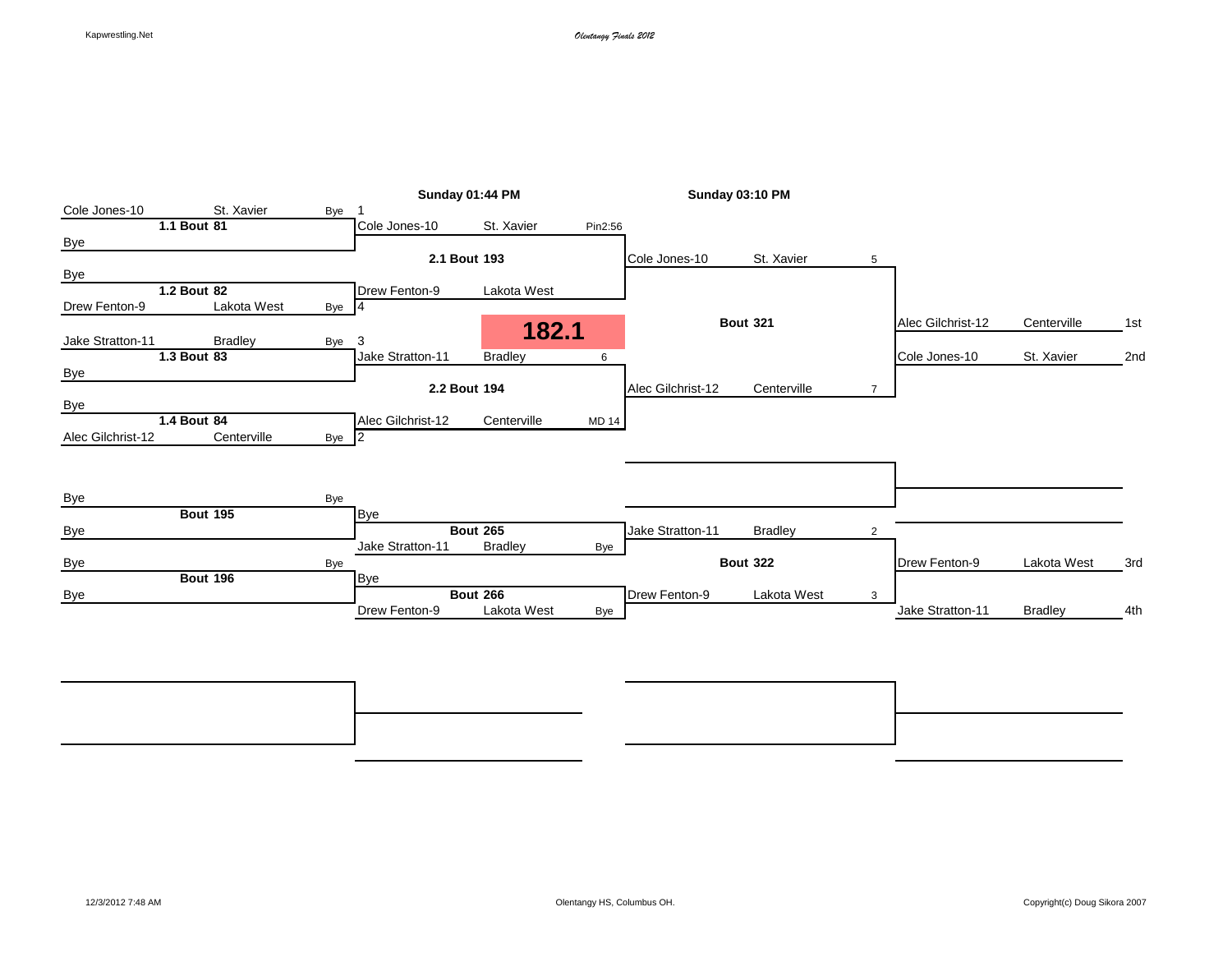|                   |                 |       | Monday            |                 | <b>Sunday 03:16 PM</b> |                   |                 |         |                   |             |     |
|-------------------|-----------------|-------|-------------------|-----------------|------------------------|-------------------|-----------------|---------|-------------------|-------------|-----|
| Adam Tonkin-11    | Centerville     | Bye   |                   |                 |                        |                   |                 |         |                   |             |     |
|                   | 1.1 Bout 89     |       | Adam Tonkin-11    | Centerville     | 7                      |                   |                 |         |                   |             |     |
| <b>Bye</b>        |                 |       |                   |                 |                        |                   |                 |         |                   |             |     |
|                   |                 |       | 2.1 Bout 201      |                 |                        | Adam Tonkin-11    | Centerville     | Pin3:28 |                   |             |     |
| <b>Bye</b>        |                 |       |                   |                 |                        |                   |                 |         |                   |             |     |
|                   | 1.2 Bout 90     |       | Brian O Toole-12  | St. Xavier      | $\overline{2}$         |                   |                 |         |                   |             |     |
| Brian O Toole-12  | St. Xavier      | Bye 4 |                   |                 |                        |                   |                 |         |                   |             |     |
|                   |                 |       |                   |                 |                        |                   | <b>Bout 325</b> |         | Adam Tonkin-11    | Centerville | 1st |
| Malik Williams-10 | Gahanna         | Bye   | 3                 | 195.1           |                        |                   |                 |         |                   |             |     |
|                   | 1.3 Bout 91     |       | Malik Williams-10 | Gahanna         |                        |                   |                 |         | Butch Chaney-11   | Lakota West | 2nd |
| <b>Bye</b>        |                 |       |                   |                 |                        |                   |                 |         |                   |             |     |
|                   |                 |       | 2.2 Bout 202      |                 |                        | Butch Chaney-11   | Lakota West     |         |                   |             |     |
| <b>Bye</b>        |                 |       |                   |                 |                        |                   |                 |         |                   |             |     |
|                   | 1.4 Bout 92     |       | Butch Chaney-11   | Lakota West     | Pin5:25                |                   |                 |         |                   |             |     |
| Butch Chaney-11   | Lakota West     | Bye 2 |                   |                 |                        |                   |                 |         |                   |             |     |
|                   |                 |       |                   |                 |                        |                   |                 |         |                   |             |     |
|                   |                 |       |                   |                 |                        |                   |                 |         |                   |             |     |
|                   |                 |       |                   |                 |                        |                   |                 |         |                   |             |     |
| Bye               |                 | Bye   |                   |                 |                        |                   |                 |         |                   |             |     |
|                   | <b>Bout 203</b> |       | <b>Bye</b>        |                 |                        |                   |                 |         |                   |             |     |
| Bye               |                 |       |                   | <b>Bout 269</b> |                        | Malik Williams-10 | Gahanna         |         |                   |             |     |
|                   |                 |       | Malik Williams-10 | Gahanna         | Bye                    |                   |                 |         |                   |             |     |
| <b>Bye</b>        |                 | Bye   |                   |                 |                        |                   | <b>Bout 326</b> |         | Brian O Toole-12  | St. Xavier  | 3rd |
|                   | <b>Bout 204</b> |       | <b>Bye</b>        |                 |                        |                   |                 |         |                   |             |     |
| Bye               |                 |       |                   | <b>Bout 270</b> |                        | Brian O Toole-12  | St. Xavier      | Pin2:43 |                   |             |     |
|                   |                 |       | Brian O Toole-12  | St. Xavier      | Bye                    |                   |                 |         | Malik Williams-10 | Gahanna     | 4th |
|                   |                 |       |                   |                 |                        |                   |                 |         |                   |             |     |
|                   |                 |       |                   |                 |                        |                   |                 |         |                   |             |     |

**Bout 382** 7th **Bout 381** 5th Bye Bye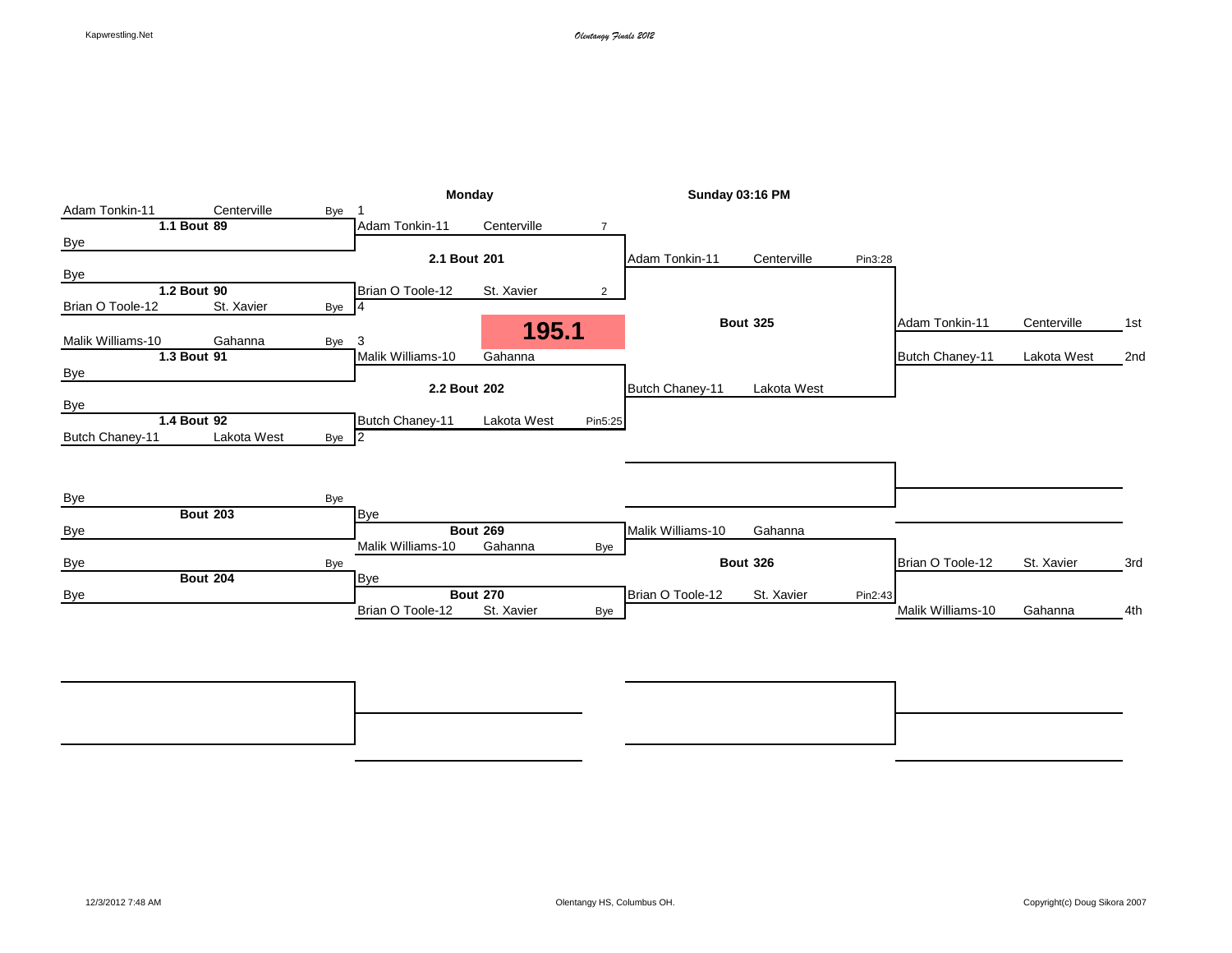|                                                  | Monday                                         | Sunday 03:24 PM                        |                                        |
|--------------------------------------------------|------------------------------------------------|----------------------------------------|----------------------------------------|
| Matt Kuhllmann-11<br>St. Xavier<br>Bye           |                                                |                                        |                                        |
| 1.1 Bout 97                                      | St. Xavier<br>Matt Kuhllmann-11<br>Win         |                                        |                                        |
| <b>Bye</b>                                       |                                                |                                        |                                        |
|                                                  | 2.1 Bout 209                                   | St. Xavier<br>Matt Kuhllmann-11        |                                        |
| <b>Bye</b>                                       |                                                |                                        |                                        |
| 1.2 Bout 98                                      | Brandon Sheppard-12 Olentangy<br>Inj           |                                        |                                        |
| Olentangy<br><b>Brandon Sheppard-12</b><br>Bye 4 |                                                |                                        |                                        |
| Chris Crumb-9<br>Olentangy1<br>Bye               | 220.1<br>3                                     | <b>Bout 329</b>                        | Chris Crumb-9<br>Olentangy1<br>1st     |
| 1.3 Bout 99                                      | Chris Crumb-9<br>Olentangy1<br>SV <sub>6</sub> |                                        | Matt Kuhllmann-11<br>St. Xavier<br>2nd |
| Bye                                              |                                                |                                        |                                        |
|                                                  | 2.2 Bout 210                                   | Chris Crumb-9<br>Olentangy1<br>Pin0:24 |                                        |
| Bye                                              |                                                |                                        |                                        |
| 1.4 Bout 100                                     | Eli Mcburrows-12<br>Lakota West<br>4           |                                        |                                        |
| Eli Mcburrows-12<br>Lakota West<br>Bye $ 2 $     |                                                |                                        |                                        |
|                                                  |                                                |                                        |                                        |
|                                                  |                                                |                                        |                                        |
|                                                  |                                                |                                        |                                        |
| Bye<br>Bye                                       |                                                |                                        |                                        |
| <b>Bout 211</b>                                  | <b>Bye</b>                                     |                                        |                                        |
| <b>Bye</b>                                       | <b>Bout 273</b>                                | Eli Mcburrows-12<br>Lakota West<br>Win |                                        |
|                                                  | Lakota West<br>Eli Mcburrows-12<br>Bye         |                                        |                                        |
| <b>Bye</b><br>Bye                                |                                                | <b>Bout 330</b>                        | Eli Mcburrows-12<br>Lakota West<br>3rd |
| <b>Bout 212</b>                                  | <b>Bye</b>                                     |                                        |                                        |
| Bye                                              | <b>Bout 274</b>                                | Brandon Sheppard-12 Olentangy<br>Forf  |                                        |
|                                                  | Brandon Sheppard-12 Olentangy<br>Bye           |                                        | Brandon Sheppard-12 Olentangy<br>4th   |
|                                                  |                                                |                                        |                                        |

**Bout 386** 7th **Bout 385** 5th Bye Bye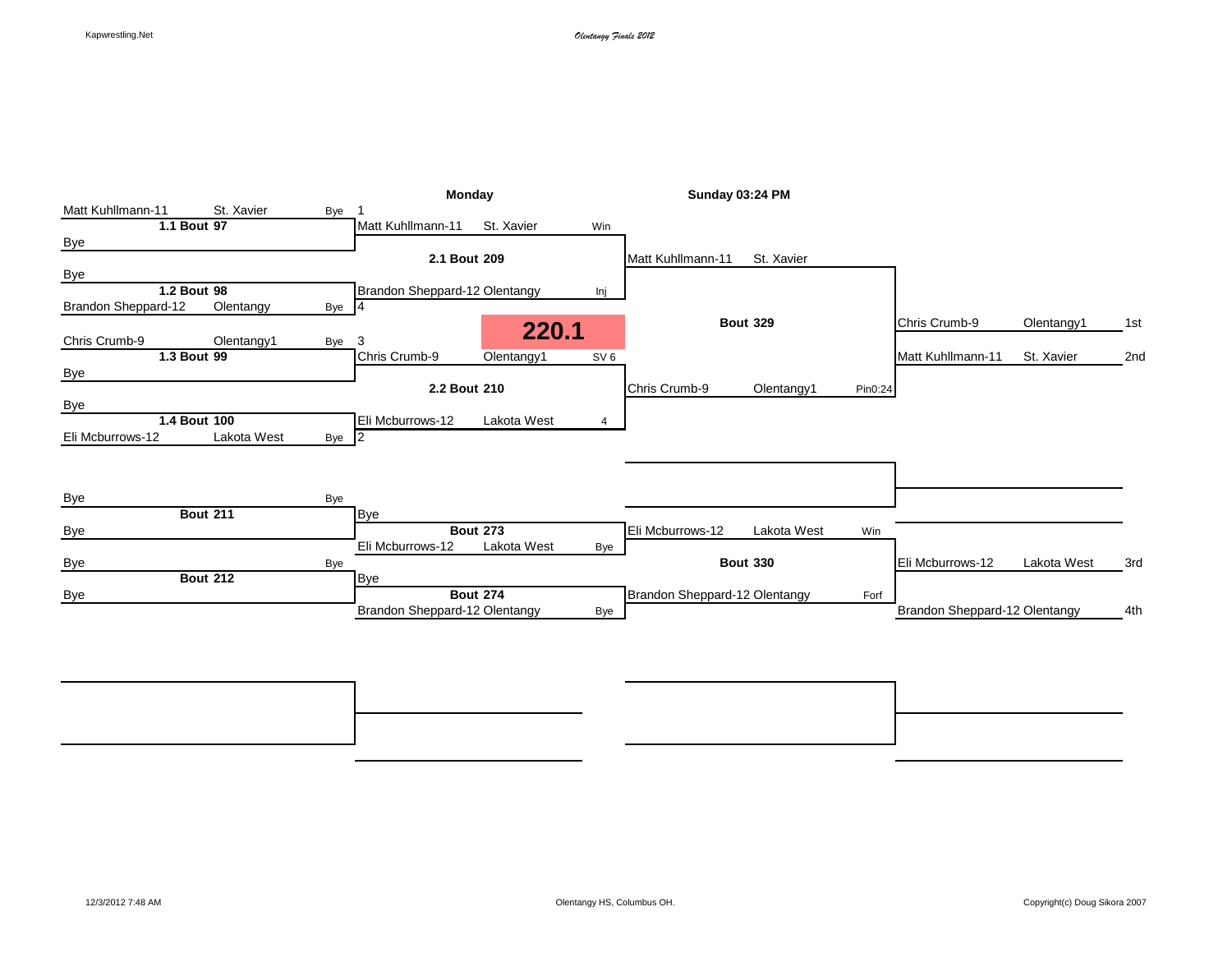|                   |                 |       |                   | Sunday 01:54 PM               |         |                   | Sunday 03:30 PM |   |                   |             |     |
|-------------------|-----------------|-------|-------------------|-------------------------------|---------|-------------------|-----------------|---|-------------------|-------------|-----|
| Yoshi Akutsu-12   | Scioto          | Bye   |                   |                               |         |                   |                 |   |                   |             |     |
|                   | 1.1 Bout 105    |       | Yoshi Akutsu-12   | Scioto                        | Pin0:55 |                   |                 |   |                   |             |     |
| <b>Bye</b>        |                 |       |                   |                               |         |                   |                 |   |                   |             |     |
|                   |                 |       | 2.1 Bout 217      |                               |         | Yoshi Akutsu-12   | Scioto          | 5 |                   |             |     |
| Bye               |                 |       |                   |                               |         |                   |                 |   |                   |             |     |
|                   | 1.2 Bout 106    |       | Matt Wall-11      | St. Xavier                    |         |                   |                 |   |                   |             |     |
| Matt Wall-11      | St. Xavier      | Bye   | 4                 |                               |         |                   |                 |   |                   |             |     |
|                   |                 |       |                   | 285.1                         |         |                   | <b>Bout 333</b> |   | Yoshi Akutsu-12   | Scioto      | 1st |
| Nick Nader-11     | Gahenna1        | Bye   | 3                 |                               |         |                   |                 |   |                   |             |     |
|                   | 1.3 Bout 107    |       | Nick Nader-11     | Gahenna1                      |         |                   |                 |   | Conan Jennings-11 | Centerville | 2nd |
| <b>Bye</b>        |                 |       |                   |                               |         |                   |                 |   |                   |             |     |
|                   |                 |       | 2.2 Bout 218      |                               |         | Conan Jennings-11 | Centerville     | 3 |                   |             |     |
| Bye               |                 |       |                   |                               |         |                   |                 |   |                   |             |     |
|                   | 1.4 Bout 108    |       | Conan Jennings-11 | Centerville                   | Pin3:32 |                   |                 |   |                   |             |     |
| Conan Jennings-11 | Centerville     | Bye 2 |                   |                               |         |                   |                 |   |                   |             |     |
|                   |                 |       |                   |                               |         |                   |                 |   |                   |             |     |
|                   |                 |       |                   |                               |         |                   |                 |   |                   |             |     |
|                   |                 |       |                   |                               |         |                   |                 |   |                   |             |     |
| <b>Bye</b>        |                 | Bye   |                   |                               |         |                   |                 |   |                   |             |     |
|                   | <b>Bout 219</b> |       | Bye               |                               |         |                   |                 |   |                   |             |     |
| <b>Bye</b>        |                 |       |                   | <b>Bout 277</b>               |         | Nick Nader-11     | Gahenna1        | 9 |                   |             |     |
|                   |                 |       | Nick Nader-11     | Gahenna1                      | Bye     |                   |                 |   |                   |             |     |
|                   |                 | Bye   |                   |                               |         |                   | <b>Bout 334</b> |   | Nick Nader-11     | Gahenna1    | 3rd |
| <b>Bye</b>        |                 |       |                   |                               |         |                   |                 |   |                   |             |     |
|                   | <b>Bout 220</b> |       | <b>Bye</b>        |                               |         |                   |                 |   |                   |             |     |
| <b>Bye</b>        |                 |       | Matt Wall-11      | <b>Bout 278</b><br>St. Xavier | Bye     | Matt Wall-11      | St. Xavier      | 5 | Matt Wall-11      | St. Xavier  | 4th |

**Bout 390** 7th **Bout 389** 5th Bye Bye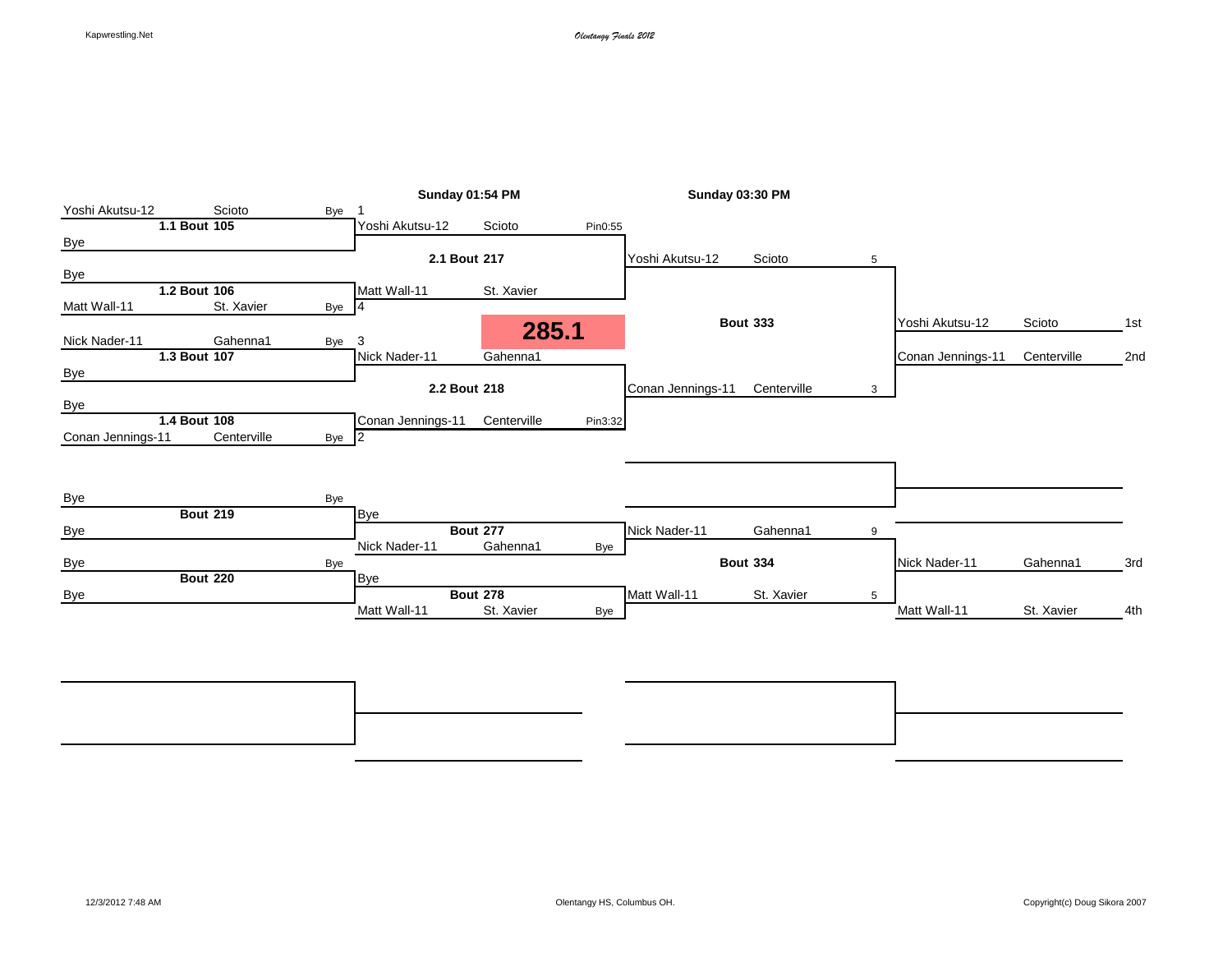|              |                 |                |              | Monday          |     |              | <b>Sunday 02:03 PM</b> |         |              |               |         |
|--------------|-----------------|----------------|--------------|-----------------|-----|--------------|------------------------|---------|--------------|---------------|---------|
| Josh Nagel-9 | Olentangy       | Bye            |              |                 |     |              |                        |         |              |               |         |
|              | 1.1 Bout 5      |                | Josh Nagel-9 | Olentangy       | 14  |              |                        |         |              |               |         |
| <b>Bye</b>   |                 |                |              |                 |     |              |                        |         |              |               |         |
|              |                 |                |              | 2.1 Bout 117    |     | Josh Nagel-9 | Olentangy              |         |              |               |         |
| Bye          |                 |                |              |                 |     |              |                        |         |              |               |         |
|              | 1.2 Bout 6      |                | Nick Falke-9 | St. Xavier      | 9   |              |                        |         |              |               |         |
| Nick Falke-9 | St. Xavier      | Bye $\sqrt{4}$ |              |                 |     |              |                        |         |              |               |         |
|              |                 |                |              | 106.2           |     |              | <b>Bout 283</b>        |         | Jd Woods-9   | CentrCrossing | 1st     |
| <b>Bye</b>   | 1.3 Bout 7      | Bye            | 3            |                 |     |              |                        |         |              |               |         |
|              |                 |                | <b>Bye</b>   |                 |     |              |                        |         | Josh Nagel-9 | Olentangy     | 2nd     |
| Bye          |                 |                |              | 2.2 Bout 118    |     | Jd Woods-9   | CentrCrossing          | Pin1:56 |              |               |         |
| <b>Bye</b>   |                 |                |              |                 |     |              |                        |         |              |               |         |
|              | 1.4 Bout 8      |                | Jd Woods-9   | CentrCrossing   | Bye |              |                        |         |              |               |         |
| Jd Woods-9   | CentrCrossing   | Bye 2          |              |                 |     |              |                        |         |              |               |         |
|              |                 |                |              |                 |     |              |                        |         |              |               |         |
|              |                 |                |              |                 |     |              |                        |         |              |               |         |
|              |                 |                |              |                 |     |              |                        |         |              |               |         |
| Bye          | <b>Bout 119</b> | Bye            | <b>Bye</b>   |                 |     |              |                        |         |              |               |         |
| <b>Bye</b>   |                 |                |              | <b>Bout 227</b> |     | <b>Bye</b>   |                        |         |              |               |         |
|              |                 |                | Bye          |                 | Bye |              |                        |         |              |               |         |
| Bye          |                 | Bye            |              |                 |     |              | <b>Bout 284</b>        |         | Nick Falke-9 | St. Xavier    | 3rd     |
|              | <b>Bout 120</b> |                | <b>Bye</b>   |                 |     |              |                        |         |              |               |         |
| <b>Bye</b>   |                 |                |              | <b>Bout 228</b> |     | Nick Falke-9 | St. Xavier             | Bye     |              |               |         |
|              |                 |                | Nick Falke-9 | St. Xavier      | Bye |              |                        |         | <b>Bye</b>   |               | $0$ 4th |
|              |                 |                |              |                 |     |              |                        |         |              |               |         |
|              |                 |                |              |                 |     |              |                        |         |              |               |         |
|              |                 |                |              |                 |     |              |                        |         |              |               |         |
|              |                 |                |              |                 |     |              |                        |         |              |               |         |

**Bout 340** 7th **Bout 339** 5th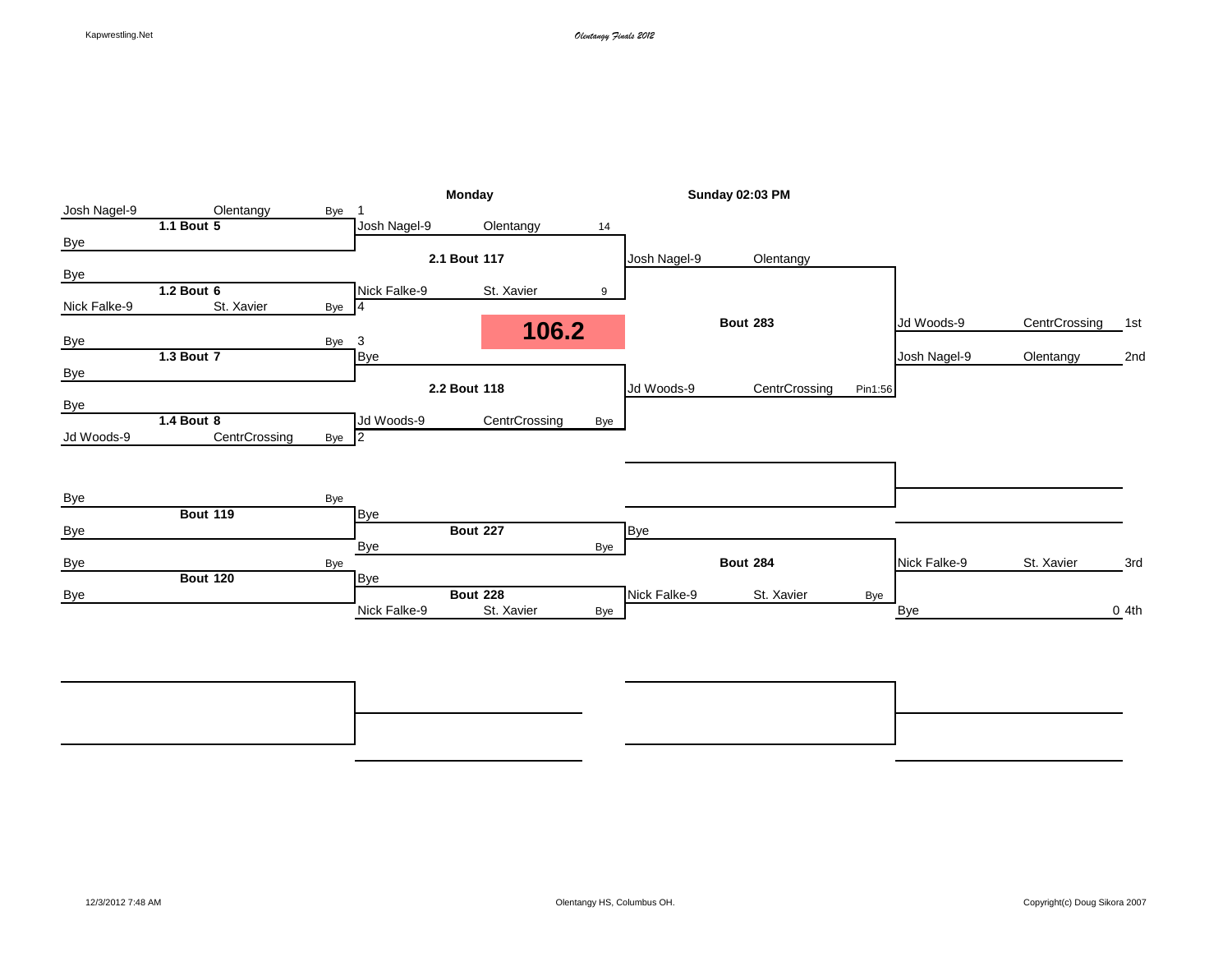| <b>Monday</b><br><b>Sunday 02:10 PM</b>                             |                    |           |                  |
|---------------------------------------------------------------------|--------------------|-----------|------------------|
| Gahanna<br>Esti Yohannes-11<br>Bye                                  |                    |           |                  |
| 1.1 Bout 13<br>Esti Yohannes-11<br>Gahanna                          |                    |           |                  |
| <b>Bye</b>                                                          |                    |           |                  |
| 2.1 Bout 125<br>Ben Shaver-9<br>Scioto                              |                    |           |                  |
| <b>Bye</b>                                                          |                    |           |                  |
| 1.2 Bout 14<br>Ben Shaver-9<br>Scioto<br>Pin3:30                    |                    |           |                  |
| Scioto<br>Ben Shaver-9<br>Bye 4                                     |                    |           |                  |
| <b>Bout 287</b><br>113.2                                            | Andrew Fleischer-9 | Olentangy | 1st              |
| 3<br><b>Bye</b><br>Bye                                              |                    |           |                  |
| 1.3 Bout 15<br>Bye                                                  | Ben Shaver-9       | Scioto    | 2nd              |
| <b>Bye</b>                                                          |                    |           |                  |
| 2.2 Bout 126<br>Andrew Fleischer-9<br>Olentangy<br>Pin2:36          |                    |           |                  |
| <b>Bye</b>                                                          |                    |           |                  |
| 1.4 Bout 16<br>Andrew Fleischer-9<br>Olentangy<br>Bye               |                    |           |                  |
| Andrew Fleischer-9<br>Olentangy<br>Bye 2                            |                    |           |                  |
|                                                                     |                    |           |                  |
|                                                                     |                    |           |                  |
| Bye<br>Bye                                                          |                    |           |                  |
| <b>Bout 127</b><br><b>Bye</b>                                       |                    |           |                  |
| <b>Bout 231</b><br>Bye<br><b>Bye</b>                                |                    |           |                  |
| Bye<br>Bye                                                          |                    |           |                  |
| <b>Bout 288</b><br>Bye<br>Bye                                       | Esti Yohannes-11   | Gahanna   | 3rd              |
| <b>Bout 128</b><br>Bye                                              |                    |           |                  |
| <b>Bout 232</b><br>Esti Yohannes-11<br>Gahanna<br>Bye<br><b>Bye</b> |                    |           |                  |
| Gahanna<br>Esti Yohannes-11<br><b>Bye</b><br>Bye                    |                    |           | 0 <sub>4th</sub> |
|                                                                     |                    |           |                  |
|                                                                     |                    |           |                  |
|                                                                     |                    |           |                  |

**Bout 344** 7th **Bout 343** 5th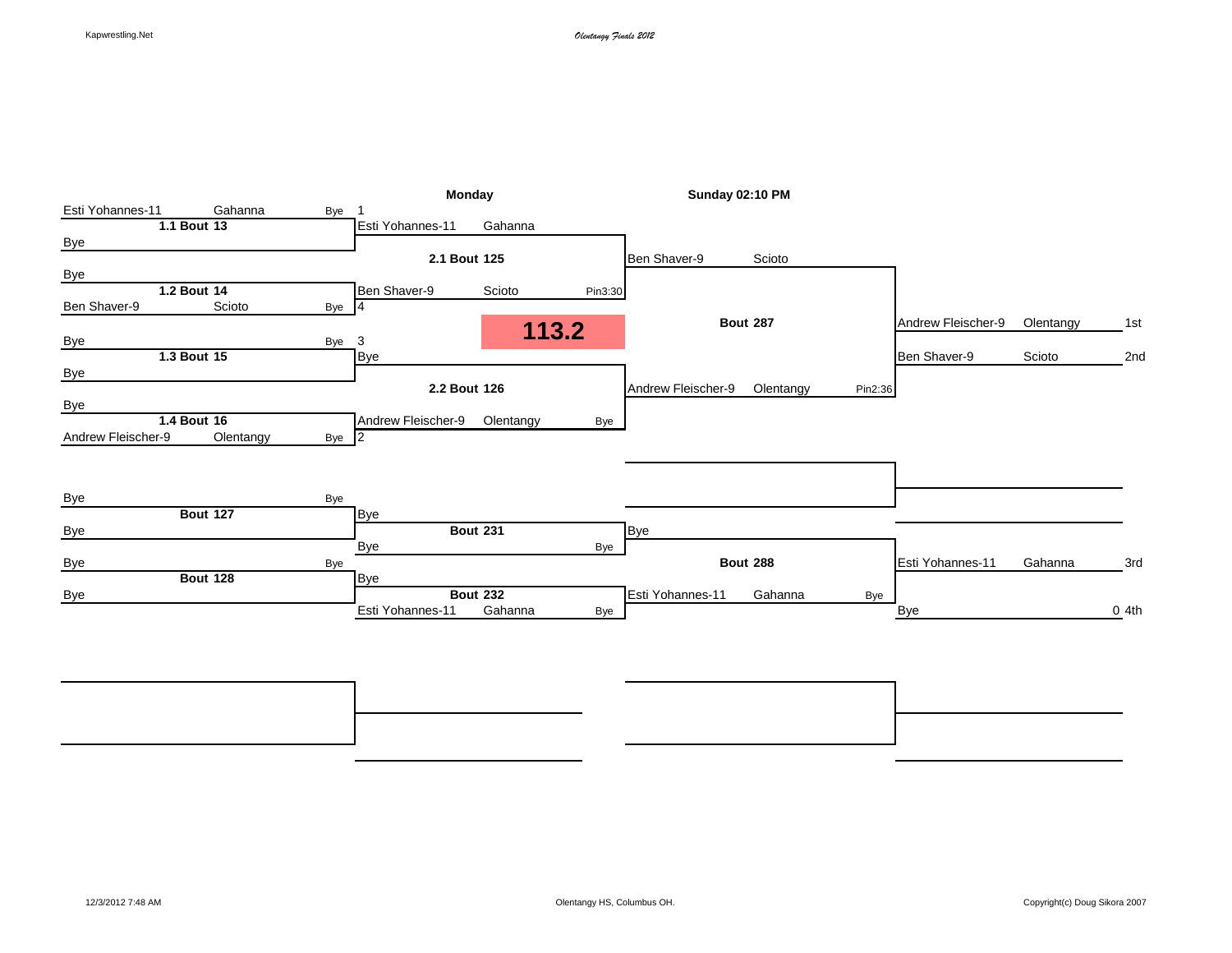|                    |                 |                | Monday             |                 |         |                    | Sunday 02:17 PM |         |                    |            |      |
|--------------------|-----------------|----------------|--------------------|-----------------|---------|--------------------|-----------------|---------|--------------------|------------|------|
| Zach Mcdougle-9    | Gahanna         | Bye            |                    |                 |         |                    |                 |         |                    |            |      |
|                    | 1.1 Bout 21     |                | Zach Mcdougle-9    | Gahanna         | Pin1:38 |                    |                 |         |                    |            |      |
| <b>Bye</b>         |                 |                |                    |                 |         |                    |                 |         |                    |            |      |
|                    |                 |                | 2.1 Bout 133       |                 |         | Zach Mcdougle-9    | Gahanna         |         |                    |            |      |
| <b>Bye</b>         |                 |                |                    |                 |         |                    |                 |         |                    |            |      |
|                    | 1.2 Bout 22     |                | Isaiah Griffith-10 | Olentangy       |         |                    |                 |         |                    |            |      |
| Isaiah Griffith-10 | Olentangy       | Bye 4          |                    |                 |         |                    |                 |         |                    |            |      |
|                    |                 |                |                    | 120.2           |         |                    | <b>Bout 291</b> |         | Jake Weitzel-12    | St. Xavier | 1st  |
| <b>Bye</b>         |                 | Bye 3          |                    |                 |         |                    |                 |         |                    |            |      |
|                    | 1.3 Bout 23     |                | Bye                |                 |         |                    |                 |         | Zach Mcdougle-9    | Gahanna    | 2nd  |
| Bye                |                 |                | 2.2 Bout 134       |                 |         | Jake Weitzel-12    | St. Xavier      | Pin2:20 |                    |            |      |
| <b>Bye</b>         |                 |                |                    |                 |         |                    |                 |         |                    |            |      |
|                    | 1.4 Bout 24     |                | Jake Weitzel-12    | St. Xavier      | Bye     |                    |                 |         |                    |            |      |
| Jake Weitzel-12    | St. Xavier      | Bye $\sqrt{2}$ |                    |                 |         |                    |                 |         |                    |            |      |
|                    |                 |                |                    |                 |         |                    |                 |         |                    |            |      |
|                    |                 |                |                    |                 |         |                    |                 |         |                    |            |      |
|                    |                 |                |                    |                 |         |                    |                 |         |                    |            |      |
| Bye                |                 | Bye            |                    |                 |         |                    |                 |         |                    |            |      |
|                    | <b>Bout 135</b> |                | Bye                |                 |         |                    |                 |         |                    |            |      |
| <b>Bye</b>         |                 |                |                    | <b>Bout 235</b> |         | <b>Bye</b>         |                 |         |                    |            |      |
|                    |                 |                | <b>Bye</b>         |                 | Bye     |                    |                 |         |                    |            |      |
| <b>Bye</b>         | <b>Bout 136</b> | Bye            |                    |                 |         |                    | <b>Bout 292</b> |         | Isaiah Griffith-10 | Olentangy  | 3rd  |
|                    |                 |                | Bye                | <b>Bout 236</b> |         | Isaiah Griffith-10 |                 |         |                    |            |      |
| <b>Bye</b>         |                 |                | Isaiah Griffith-10 | Olentangy       |         |                    | Olentangy       | Bye     |                    |            | 04th |
|                    |                 |                |                    |                 | Bye     |                    |                 |         | <b>Bye</b>         |            |      |
|                    |                 |                |                    |                 |         |                    |                 |         |                    |            |      |
|                    |                 |                |                    |                 |         |                    |                 |         |                    |            |      |
|                    |                 |                |                    |                 |         |                    |                 |         |                    |            |      |

**Bout 348** 7th **Bout 347** 5th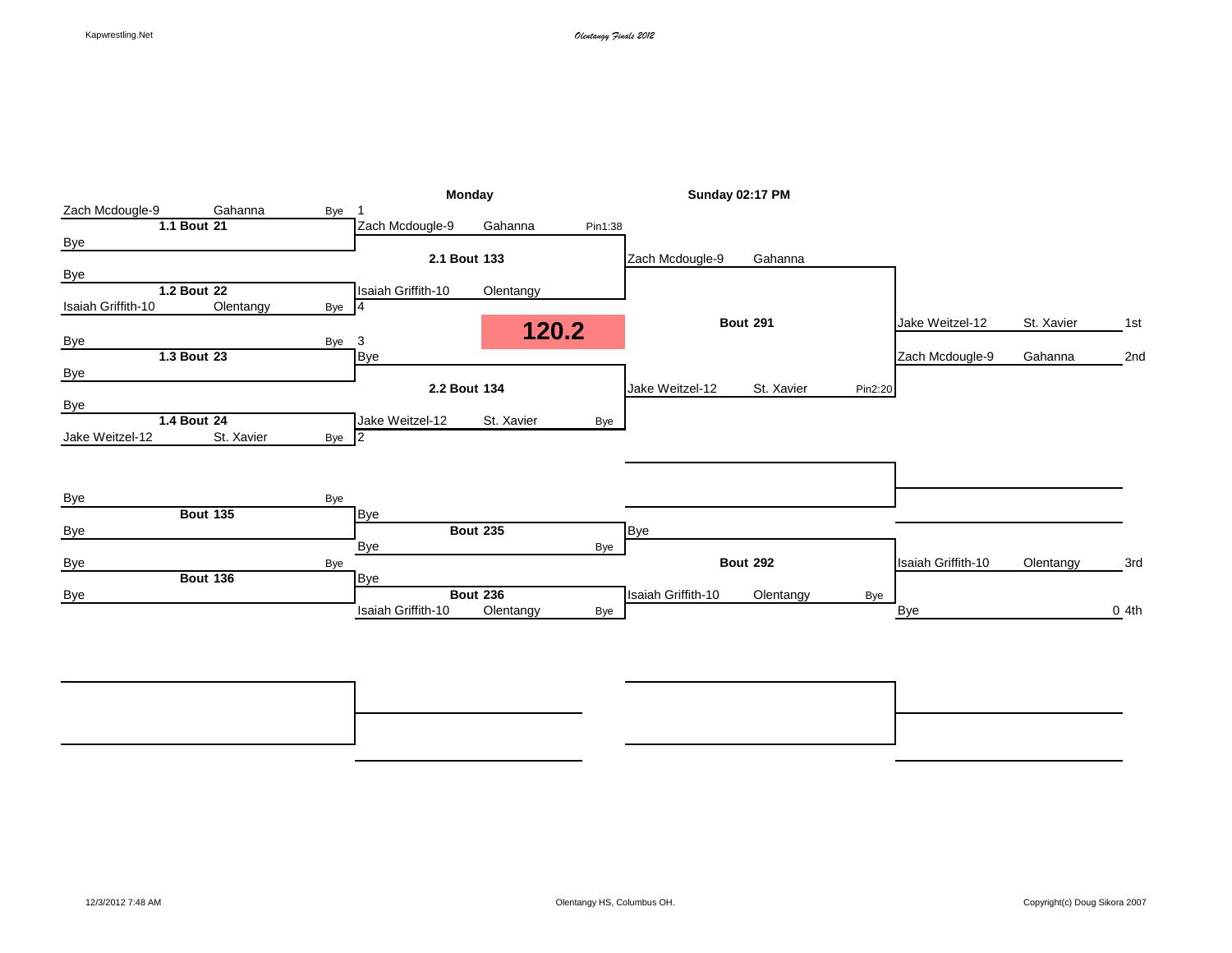|                    |                 |          |                    | Monday          |         |                    | Sunday 02:24 PM |         |                    |               |      |
|--------------------|-----------------|----------|--------------------|-----------------|---------|--------------------|-----------------|---------|--------------------|---------------|------|
| John Devantier-9   | Scioto          | Bye      |                    |                 |         |                    |                 |         |                    |               |      |
|                    | 1.1 Bout 29     |          | John Devantier-9   | Scioto          |         |                    |                 |         |                    |               |      |
| <b>Bye</b>         |                 |          |                    |                 |         |                    |                 |         |                    |               |      |
|                    |                 |          | 2.1 Bout 141       |                 |         | Nathaniel Kowalski | CentrCrossing   |         |                    |               |      |
| <b>Bye</b>         |                 |          |                    |                 |         |                    |                 |         |                    |               |      |
|                    | 1.2 Bout 30     |          | Nathaniel Kowalski | CentrCrossing   | Pin2:47 |                    |                 |         |                    |               |      |
| Nathaniel Kowalski | CentrCrossing   | Bye $ 4$ |                    |                 |         |                    |                 |         |                    |               |      |
|                    |                 |          |                    | 126.2           |         |                    | <b>Bout 295</b> |         | Andrew Acuna-9     | Lakota West   | 1st  |
| <b>Bye</b>         |                 | Bye      | 3                  |                 |         |                    |                 |         |                    |               |      |
|                    | 1.3 Bout 31     |          | Bye                |                 |         |                    |                 |         | Nathaniel Kowalski | CentrCrossing | 2nd  |
| Bye                |                 |          |                    |                 |         |                    |                 |         |                    |               |      |
|                    |                 |          | 2.2 Bout 142       |                 |         | Andrew Acuna-9     | Lakota West     | Pin1:23 |                    |               |      |
| <b>Bye</b>         |                 |          |                    |                 |         |                    |                 |         |                    |               |      |
|                    | 1.4 Bout 32     |          | Andrew Acuna-9     | Lakota West     | Bye     |                    |                 |         |                    |               |      |
| Andrew Acuna-9     | Lakota West     | Bye 2    |                    |                 |         |                    |                 |         |                    |               |      |
|                    |                 |          |                    |                 |         |                    |                 |         |                    |               |      |
|                    |                 |          |                    |                 |         |                    |                 |         |                    |               |      |
|                    |                 |          |                    |                 |         |                    |                 |         |                    |               |      |
| Bye                |                 | Bye      |                    |                 |         |                    |                 |         |                    |               |      |
|                    | <b>Bout 143</b> |          | Bye                |                 |         |                    |                 |         |                    |               |      |
| <b>Bye</b>         |                 |          |                    | <b>Bout 239</b> |         | <b>Bye</b>         |                 |         |                    |               |      |
|                    |                 |          | Bye                |                 | Bye     |                    |                 |         |                    |               |      |
| <b>Bye</b>         | <b>Bout 144</b> | Bye      | Bye                |                 |         |                    | <b>Bout 296</b> |         | John Devantier-9   | Scioto        | 3rd  |
|                    |                 |          |                    | <b>Bout 240</b> |         | John Devantier-9   |                 |         |                    |               |      |
| <b>Bye</b>         |                 |          | John Devantier-9   | Scioto          |         |                    | Scioto          | Bye     |                    |               | 04th |
|                    |                 |          |                    |                 | Bye     |                    |                 |         | Bye                |               |      |
|                    |                 |          |                    |                 |         |                    |                 |         |                    |               |      |
|                    |                 |          |                    |                 |         |                    |                 |         |                    |               |      |
|                    |                 |          |                    |                 |         |                    |                 |         |                    |               |      |

**Bout 352** 7th **Bout 351** 5th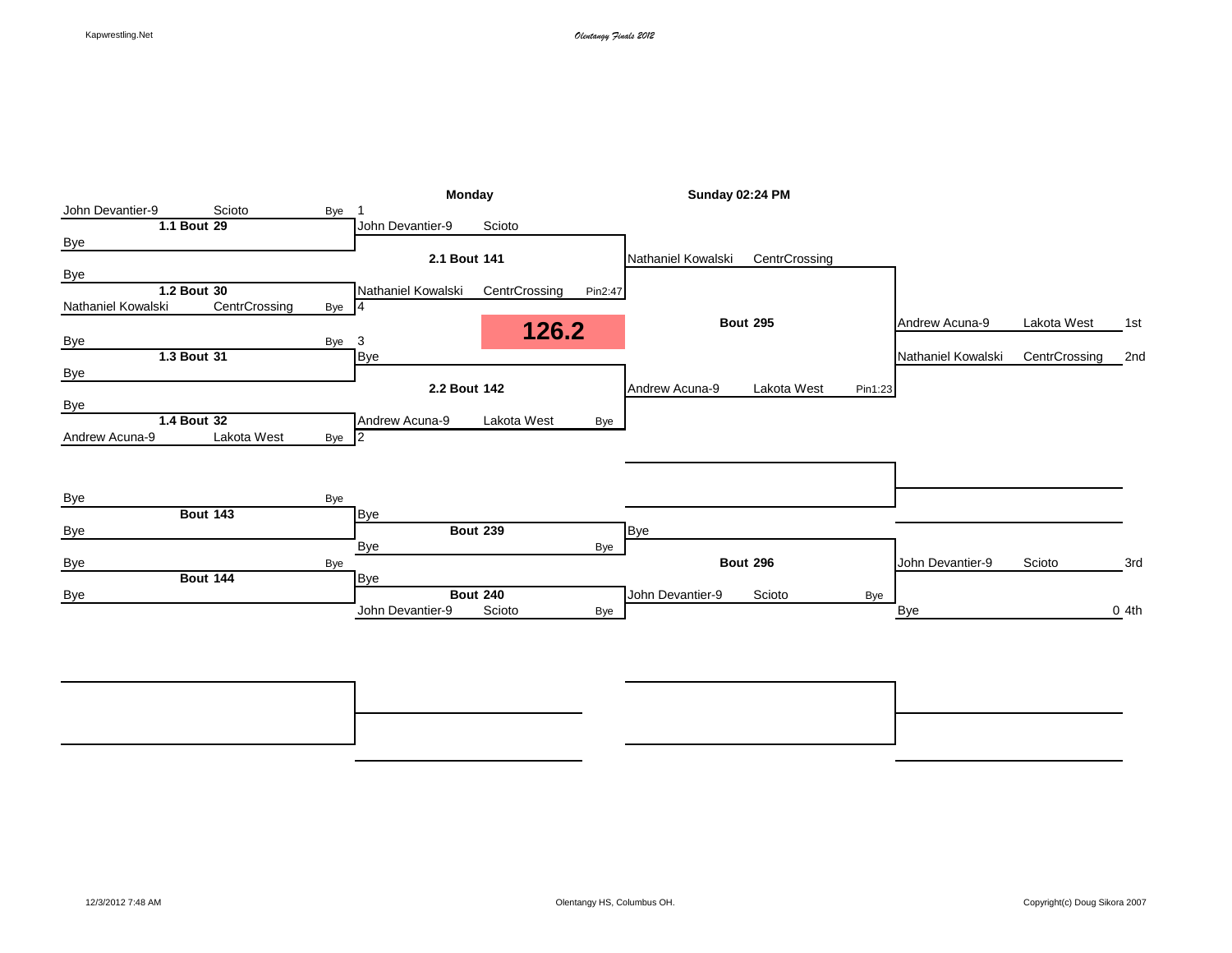|                   |                 |       | <b>Monday</b>     |                 |                 | <b>Sunday 02:31 PM</b> |                 |                |                   |               |     |
|-------------------|-----------------|-------|-------------------|-----------------|-----------------|------------------------|-----------------|----------------|-------------------|---------------|-----|
| Gavin Mckenney-11 | CentrCrossing   | Bye   |                   |                 |                 |                        |                 |                |                   |               |     |
|                   | 1.1 Bout 37     |       | Gavin Mckenney-11 | CentrCrossing   | $\overline{7}$  |                        |                 |                |                   |               |     |
| <b>Bye</b>        |                 |       |                   |                 |                 |                        |                 |                |                   |               |     |
|                   |                 |       | 2.1 Bout 149      |                 |                 | Jorge Jimenez-12       | CentrCrossing   | MD 12          |                   |               |     |
| <b>Bye</b>        |                 |       |                   |                 |                 |                        |                 |                |                   |               |     |
|                   | 1.2 Bout 38     |       | Jorge Jimenez-12  | CentrCrossing   | 10 <sup>1</sup> |                        |                 |                |                   |               |     |
| Jorge Jimenez-12  | CentrCrossing   | Bye 4 |                   |                 |                 |                        |                 |                |                   |               |     |
|                   |                 |       |                   | 132.2           |                 |                        | <b>Bout 299</b> |                | Jorge Jimenez-12  | CentrCrossing | 1st |
| Kyler Slade-10    | Olentangy       | Bye   | 3                 |                 |                 |                        |                 |                |                   |               |     |
|                   | 1.3 Bout 39     |       | Kyler Slade-10    | Olentangy       | Pin3:48         |                        |                 |                | Kyler Slade-10    | Olentangy     | 2nd |
| <b>Bye</b>        |                 |       |                   |                 |                 |                        |                 |                |                   |               |     |
|                   |                 |       | 2.2 Bout 150      |                 |                 | Kyler Slade-10         | Olentangy       | 4              |                   |               |     |
| <b>Bye</b>        |                 |       |                   |                 |                 |                        |                 |                |                   |               |     |
|                   | 1.4 Bout 40     |       | Evan Krause-9     | Lakota West     |                 |                        |                 |                |                   |               |     |
| Evan Krause-9     | Lakota West     | Bye 2 |                   |                 |                 |                        |                 |                |                   |               |     |
|                   |                 |       |                   |                 |                 |                        |                 |                |                   |               |     |
|                   |                 |       |                   |                 |                 |                        |                 |                |                   |               |     |
|                   |                 |       |                   |                 |                 |                        |                 |                |                   |               |     |
| Bye               |                 | Bye   |                   |                 |                 |                        |                 |                |                   |               |     |
|                   | <b>Bout 151</b> |       | <b>Bye</b>        |                 |                 |                        |                 |                |                   |               |     |
| <b>Bye</b>        |                 |       |                   | <b>Bout 243</b> |                 | Evan Krause-9          | Lakota West     | $\overline{4}$ |                   |               |     |
|                   |                 |       | Evan Krause-9     | Lakota West     | Bye             |                        |                 |                |                   |               |     |
| Bye               |                 | Bye   |                   |                 |                 |                        | <b>Bout 300</b> |                | Gavin Mckenney-11 | CentrCrossing | 3rd |
|                   | <b>Bout 152</b> |       | Bye               |                 |                 |                        |                 |                |                   |               |     |
| Bye               |                 |       |                   | <b>Bout 244</b> |                 | Gavin Mckenney-11      | CentrCrossing   | 6              |                   |               |     |
|                   |                 |       |                   |                 |                 |                        |                 |                | Evan Krause-9     | Lakota West   | 4th |

**Bout 356** 7th **Bout 355** 5th Bye Bye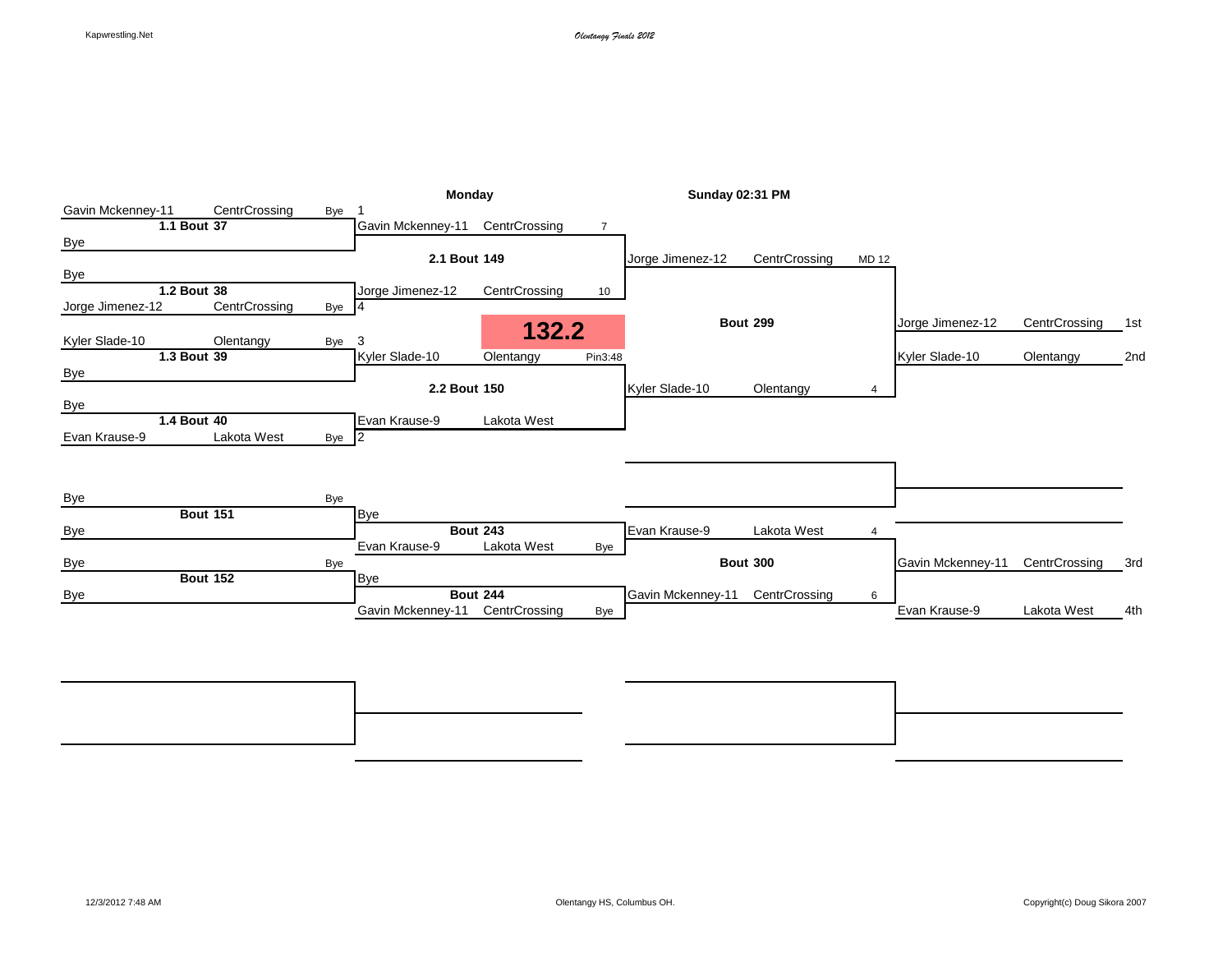|                    |                 |       | <b>Sunday 01:21 PM</b> |                 |         | <b>Sunday 02:38 PM</b> |                 |         |                    |               |     |
|--------------------|-----------------|-------|------------------------|-----------------|---------|------------------------|-----------------|---------|--------------------|---------------|-----|
| Ethan Leapley-9    | CentrCrossing   | Bye   |                        |                 |         |                        |                 |         |                    |               |     |
|                    | 1.1 Bout 45     |       | Ethan Leapley-9        | CentrCrossing   | 13      |                        |                 |         |                    |               |     |
| Bye                |                 |       |                        |                 |         |                        |                 |         |                    |               |     |
|                    |                 |       | 2.1 Bout 157           |                 |         | Austin Fajardo-12      | Olentangy       | 6       |                    |               |     |
| <b>Bye</b>         |                 |       |                        |                 |         |                        |                 |         |                    |               |     |
|                    | 1.2 Bout 46     |       | Austin Fajardo-12      | Olentangy       | 16      |                        |                 |         |                    |               |     |
| Austin Fajardo-12  | Olentangy       | Bye 4 |                        |                 |         |                        |                 |         |                    |               |     |
|                    |                 |       |                        | 138.2           |         |                        | <b>Bout 303</b> |         | Dereal Vasser-10   | Scioto        | 1st |
| Clayton Peterson-9 | St. Xavier      | Bye   | 3                      |                 |         |                        |                 |         |                    |               |     |
|                    | 1.3 Bout 47     |       | Clayton Peterson-9     | St. Xavier      |         |                        |                 |         | Austin Fajardo-12  | Olentangy     | 2nd |
| Bye                |                 |       |                        |                 |         |                        |                 |         |                    |               |     |
|                    |                 |       | 2.2 Bout 158           |                 |         | Dereal Vasser-10       | Scioto          | 8       |                    |               |     |
| Bye                |                 |       |                        |                 |         |                        |                 |         |                    |               |     |
|                    | 1.4 Bout 48     |       | Dereal Vasser-10       | Scioto          | Pin0:38 |                        |                 |         |                    |               |     |
| Dereal Vasser-10   | Scioto          | Bye 2 |                        |                 |         |                        |                 |         |                    |               |     |
|                    |                 |       |                        |                 |         |                        |                 |         |                    |               |     |
|                    |                 |       |                        |                 |         |                        |                 |         |                    |               |     |
|                    |                 |       |                        |                 |         |                        |                 |         |                    |               |     |
| <b>Bye</b>         |                 | Bye   |                        |                 |         |                        |                 |         |                    |               |     |
|                    | <b>Bout 159</b> |       | <b>Bye</b>             |                 |         |                        |                 |         |                    |               |     |
| <b>Bye</b>         |                 |       |                        | <b>Bout 247</b> |         | Clayton Peterson-9     | St. Xavier      |         |                    |               |     |
|                    |                 |       | Clayton Peterson-9     | St. Xavier      | Bye     |                        |                 |         |                    |               |     |
| <b>Bye</b>         |                 | Bye   |                        |                 |         |                        | <b>Bout 304</b> |         | Ethan Leapley-9    | CentrCrossing | 3rd |
|                    | <b>Bout 160</b> |       | <b>Bye</b>             |                 |         |                        |                 |         |                    |               |     |
| <b>Bye</b>         |                 |       |                        | <b>Bout 248</b> |         | Ethan Leapley-9        | CentrCrossing   | Pin2:05 |                    |               |     |
|                    |                 |       | Ethan Leapley-9        | CentrCrossing   | Bye     |                        |                 |         | Clayton Peterson-9 | St. Xavier    | 4th |

**Bout 360** 7th **Bout 359** 5th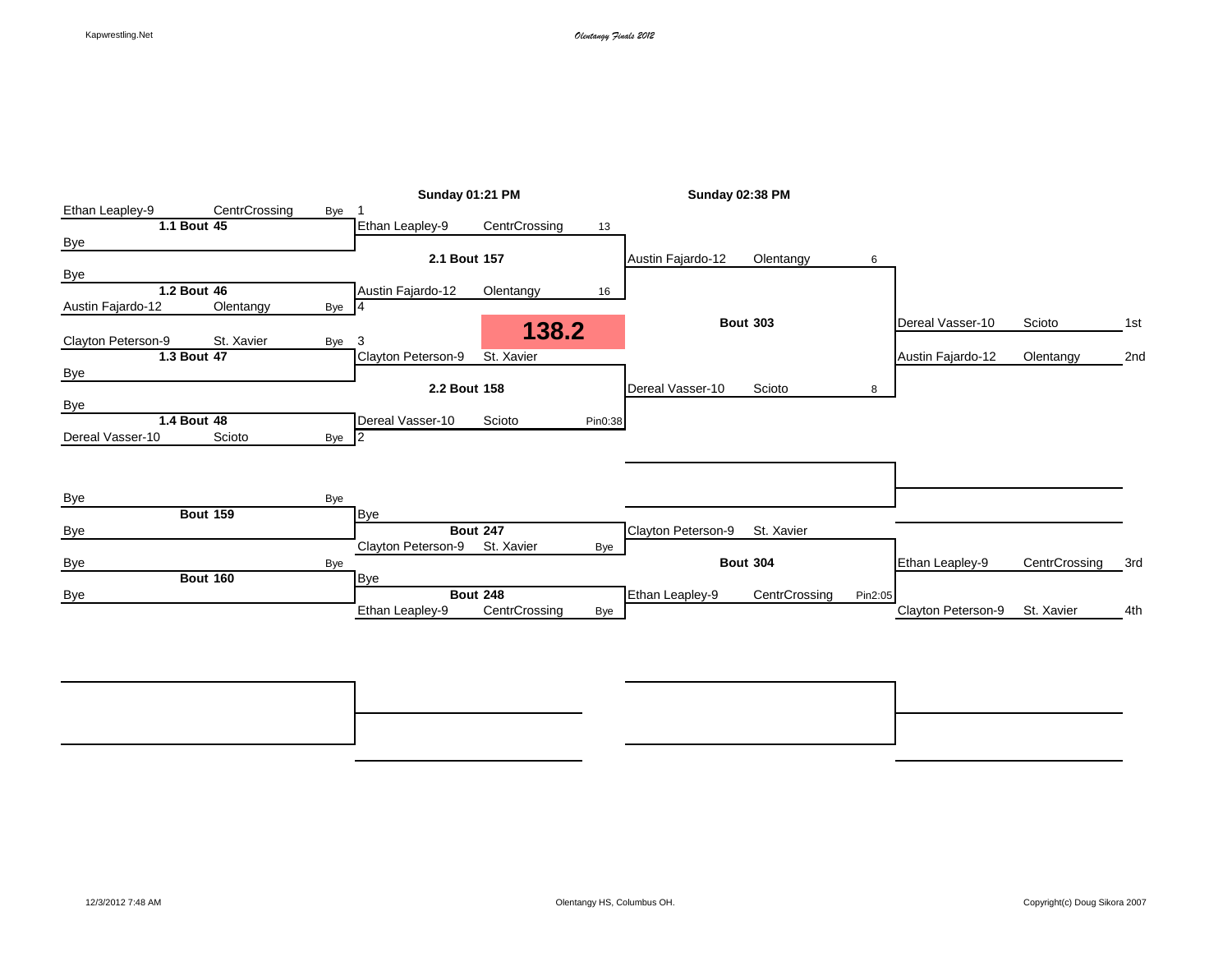|                 |                 |       |                 | Monday                     |     |                 | <b>Sunday 02:45 PM</b> |         |                 |               |     |
|-----------------|-----------------|-------|-----------------|----------------------------|-----|-----------------|------------------------|---------|-----------------|---------------|-----|
| Chris Klentz-11 | Centerville     | Bye   |                 |                            |     |                 |                        |         |                 |               |     |
|                 | 1.1 Bout 53     |       | Chris Klentz-11 | Centerville                | 11  |                 |                        |         |                 |               |     |
| Bye             |                 |       |                 |                            |     |                 |                        |         |                 |               |     |
|                 |                 |       |                 | 2.1 Bout 165               |     | Chris Klentz-11 | Centerville            |         |                 |               |     |
| Bye             |                 |       |                 |                            |     |                 |                        |         |                 |               |     |
|                 | 1.2 Bout 54     |       | Ethan Peters-11 | Gahanna                    |     |                 |                        |         |                 |               |     |
| Ethan Peters-11 | Gahanna         | Bye 4 |                 |                            |     |                 |                        |         |                 |               |     |
|                 |                 |       |                 | 145.2                      |     |                 | <b>Bout 307</b>        |         | David Moss-12   | St. Xavier1   | 1st |
| David Moss-12   | St. Xavier1     | Bye 3 |                 |                            |     |                 |                        |         |                 |               |     |
|                 | 1.3 Bout 55     |       | David Moss-12   | St. Xavier1                | Bye |                 |                        |         | Chris Klentz-11 | Centerville   | 2nd |
| <b>Bye</b>      |                 |       |                 |                            |     |                 |                        |         |                 |               |     |
|                 |                 |       |                 | 2.2 Bout 166               |     | David Moss-12   | St. Xavier1            | Pin5:00 |                 |               |     |
| Bye             |                 |       |                 |                            |     |                 |                        |         |                 |               |     |
|                 | 1.4 Bout 56     |       | Bye             | CentrCrossing              |     |                 |                        |         |                 |               |     |
| <b>Bye</b>      | CentrCrossing   | Bye 2 |                 |                            |     |                 |                        |         |                 |               |     |
|                 |                 |       |                 |                            |     |                 |                        |         |                 |               |     |
|                 |                 |       |                 |                            |     |                 |                        |         |                 |               |     |
|                 |                 |       |                 |                            |     |                 |                        |         |                 |               |     |
| Bye             |                 | Bye   |                 |                            |     |                 |                        |         |                 |               |     |
|                 | <b>Bout 167</b> |       | <b>Bye</b>      |                            |     |                 |                        |         |                 |               |     |
| <b>Bye</b>      |                 |       |                 | <b>Bout 251</b>            |     | <b>Bye</b>      | CentrCrossing          |         |                 |               |     |
|                 |                 |       | Bye             | CentrCrossing              | Bye |                 |                        |         |                 |               |     |
| <b>Bye</b>      |                 | Bye   |                 |                            |     |                 | <b>Bout 308</b>        |         | Ethan Peters-11 | Gahanna       | 3rd |
|                 | <b>Bout 168</b> |       | <b>Bye</b>      |                            |     |                 |                        |         |                 |               |     |
| Bye             |                 |       | Ethan Peters-11 | <b>Bout 252</b><br>Gahanna |     | Ethan Peters-11 | Gahanna                | Bye     |                 | CentrCrossing |     |
|                 |                 |       |                 |                            | Bye |                 |                        |         | <b>Bye</b>      |               | 4th |

**Bout 364** 7th **Bout 363** 5th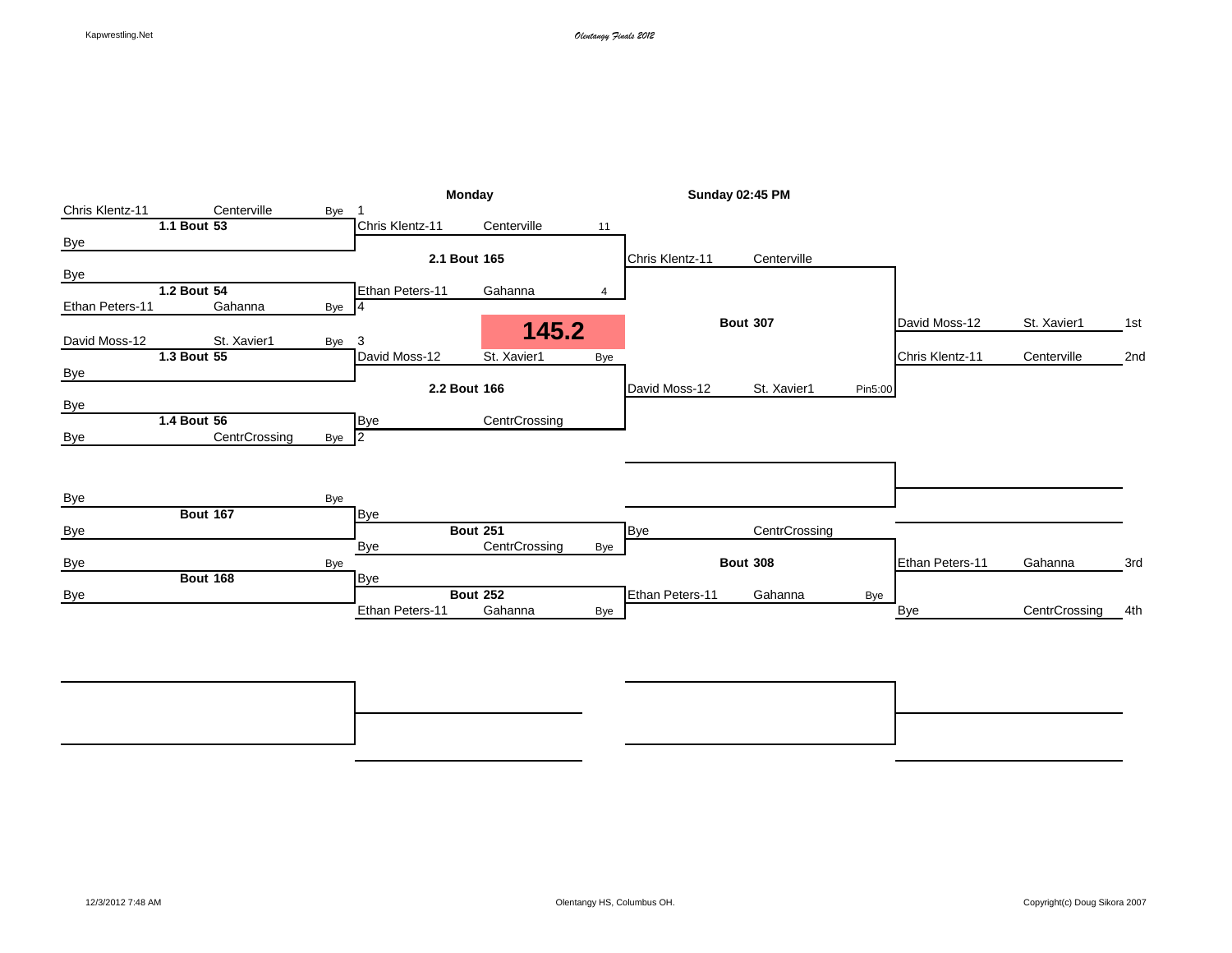|                 |                 |       |                 | Sunday 01:30 PM |                |                 | Sunday 02:52 PM |              |                 |                |     |
|-----------------|-----------------|-------|-----------------|-----------------|----------------|-----------------|-----------------|--------------|-----------------|----------------|-----|
| Timmy Miller-12 | Gahanna         | Bye   |                 |                 |                |                 |                 |              |                 |                |     |
|                 | 1.1 Bout 61     |       | Timmy Miller-12 | Gahanna         | <b>TF 18</b>   |                 |                 |              |                 |                |     |
| Bye             |                 |       |                 |                 |                |                 |                 |              |                 |                |     |
|                 |                 |       |                 | 2.1 Bout 173    |                | Timmy Miller-12 | Gahanna         | 2            |                 |                |     |
| <b>Bye</b>      |                 |       |                 |                 |                |                 |                 |              |                 |                |     |
|                 | 1.2 Bout 62     |       | Robert Ehrle-12 | Olentangy       | $\overline{2}$ |                 |                 |              |                 |                |     |
| Robert Ehrle-12 | Olentangy       | Bye 4 |                 |                 |                |                 |                 |              |                 |                |     |
| Eddie Walter-10 | <b>Bradley</b>  | Bye   | 3               | 152.2           |                |                 | <b>Bout 311</b> |              | Ryan Croskey-10 | Centerville    | 1st |
|                 | 1.3 Bout 63     |       | Eddie Walter-10 | <b>Bradley</b>  | $\overline{7}$ |                 |                 |              | Timmy Miller-12 | Gahanna        | 2nd |
| <b>Bye</b>      |                 |       |                 |                 |                |                 |                 |              |                 |                |     |
|                 |                 |       |                 | 2.2 Bout 174    |                | Ryan Croskey-10 | Centerville     | <b>MD 10</b> |                 |                |     |
| <b>Bye</b>      |                 |       |                 |                 |                |                 |                 |              |                 |                |     |
|                 | 1.4 Bout 64     |       | Ryan Croskey-10 | Centerville     | 10             |                 |                 |              |                 |                |     |
| Ryan Croskey-10 | Centerville     | Bye 2 |                 |                 |                |                 |                 |              |                 |                |     |
|                 |                 |       |                 |                 |                |                 |                 |              |                 |                |     |
|                 |                 | Bye   |                 |                 |                |                 |                 |              |                 |                |     |
| <b>Bye</b>      | <b>Bout 175</b> |       | <b>Bye</b>      |                 |                |                 |                 |              |                 |                |     |
| Bye             |                 |       |                 | <b>Bout 255</b> |                | Eddie Walter-10 | <b>Bradley</b>  | Pin2:21      |                 |                |     |
|                 |                 |       | Eddie Walter-10 | <b>Bradley</b>  | Bye            |                 |                 |              |                 |                |     |
| <b>Bye</b>      |                 | Bye   |                 |                 |                |                 | <b>Bout 312</b> |              | Eddie Walter-10 | <b>Bradley</b> | 3rd |
|                 | <b>Bout 176</b> |       | <b>Bye</b>      |                 |                |                 |                 |              |                 |                |     |
| <b>Bye</b>      |                 |       |                 | <b>Bout 256</b> |                | Robert Ehrle-12 | Olentangy       |              |                 |                |     |
|                 |                 |       | Robert Ehrle-12 | Olentangy       | Bye            |                 |                 |              | Robert Ehrle-12 | Olentangy      | 4th |
|                 |                 |       |                 |                 |                |                 |                 |              |                 |                |     |
|                 |                 |       |                 |                 |                |                 |                 |              |                 |                |     |

**Bout 368** 7th **Bout 367** 5th Bye Bye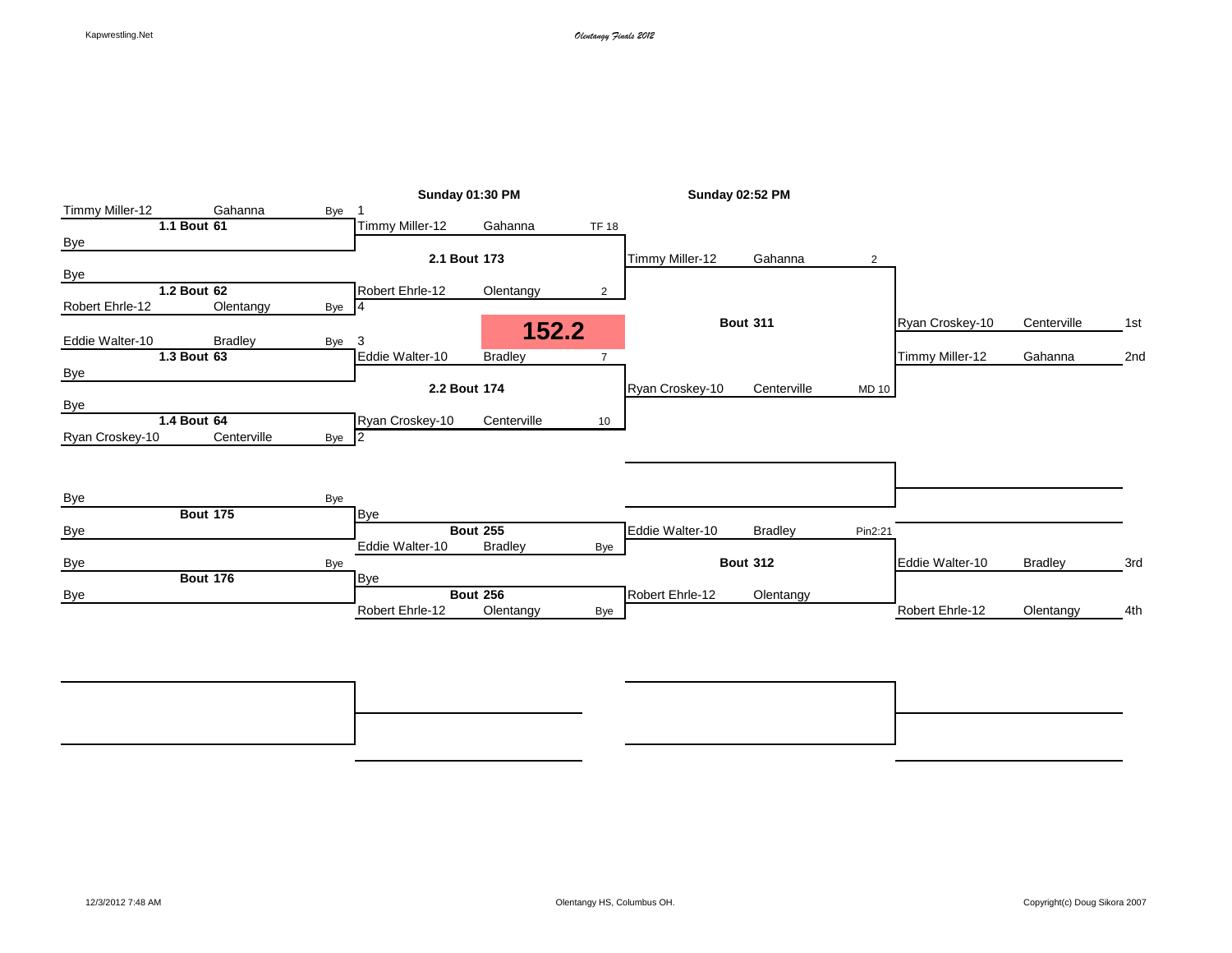|                 |                 |                  | <b>Sunday 01:37 PM</b> |                 |                | <b>Sunday 02:59 PM</b> |                 |             |                 |                |     |
|-----------------|-----------------|------------------|------------------------|-----------------|----------------|------------------------|-----------------|-------------|-----------------|----------------|-----|
| Nate Hollis-12  | St. Xavier      | Bye              |                        |                 |                |                        |                 |             |                 |                |     |
|                 | 1.1 Bout 69     |                  | Nate Hollis-12         | St. Xavier      | Pin1:46        |                        |                 |             |                 |                |     |
| <b>Bye</b>      |                 |                  |                        |                 |                |                        |                 |             |                 |                |     |
|                 |                 |                  | 2.1 Bout 181           |                 |                | Nate Hollis-12         | St. Xavier      | 0           |                 |                |     |
| Bye             |                 |                  |                        |                 |                |                        |                 |             |                 |                |     |
|                 | 1.2 Bout 70     |                  | Nick Creasap-9         | CentrCrossing   |                |                        |                 |             |                 |                |     |
| Nick Creasap-9  | CentrCrossing   | Bye 4            |                        |                 |                |                        |                 |             |                 |                |     |
|                 |                 |                  |                        | 160.2           |                |                        | <b>Bout 315</b> |             | Josh Gerding-12 | Lakota West    | 1st |
| Luke Hammond-12 | <b>Bradley</b>  | Bye              | 3                      |                 |                |                        |                 |             |                 |                |     |
|                 | 1.3 Bout 71     |                  | Luke Hammond-12        | <b>Bradley</b>  | $\overline{4}$ |                        |                 |             | Nate Hollis-12  | St. Xavier     | 2nd |
| <b>Bye</b>      |                 |                  |                        |                 |                |                        |                 |             |                 |                |     |
|                 |                 |                  | 2.2 Bout 182           |                 |                | Josh Gerding-12        | Lakota West     | $7^{\circ}$ |                 |                |     |
| Bye             |                 |                  |                        |                 |                |                        |                 |             |                 |                |     |
|                 | 1.4 Bout 72     |                  | Josh Gerding-12        | Lakota West     | 6              |                        |                 |             |                 |                |     |
| Josh Gerding-12 | Lakota West     | Bye <sub>2</sub> |                        |                 |                |                        |                 |             |                 |                |     |
|                 |                 |                  |                        |                 |                |                        |                 |             |                 |                |     |
|                 |                 |                  |                        |                 |                |                        |                 |             |                 |                |     |
|                 |                 |                  |                        |                 |                |                        |                 |             |                 |                |     |
| Bye             |                 | Bye              |                        |                 |                |                        |                 |             |                 |                |     |
|                 | <b>Bout 183</b> |                  | <b>Bye</b>             |                 |                |                        |                 |             |                 |                |     |
| <b>Bye</b>      |                 |                  |                        | <b>Bout 259</b> |                | Luke Hammond-12        | <b>Bradley</b>  | 10          |                 |                |     |
|                 |                 |                  | Luke Hammond-12        | <b>Bradley</b>  | Bye            |                        |                 |             |                 |                |     |
| <b>Bye</b>      |                 | Bye              |                        |                 |                |                        | <b>Bout 316</b> |             | Luke Hammond-12 | <b>Bradley</b> | 3rd |
|                 | <b>Bout 184</b> |                  | <b>Bye</b>             |                 |                |                        |                 |             |                 |                |     |
| Bye             |                 |                  |                        | <b>Bout 260</b> |                | Nick Creasap-9         | CentrCrossing   | 6           |                 |                |     |
|                 |                 |                  | Nick Creasap-9         | CentrCrossing   | Bye            |                        |                 |             | Nick Creasap-9  | CentrCrossing  | 4th |
|                 |                 |                  |                        |                 |                |                        |                 |             |                 |                |     |
|                 |                 |                  |                        |                 |                |                        |                 |             |                 |                |     |

**Bout 372** 7th **Bout 371** 5th Bye Bye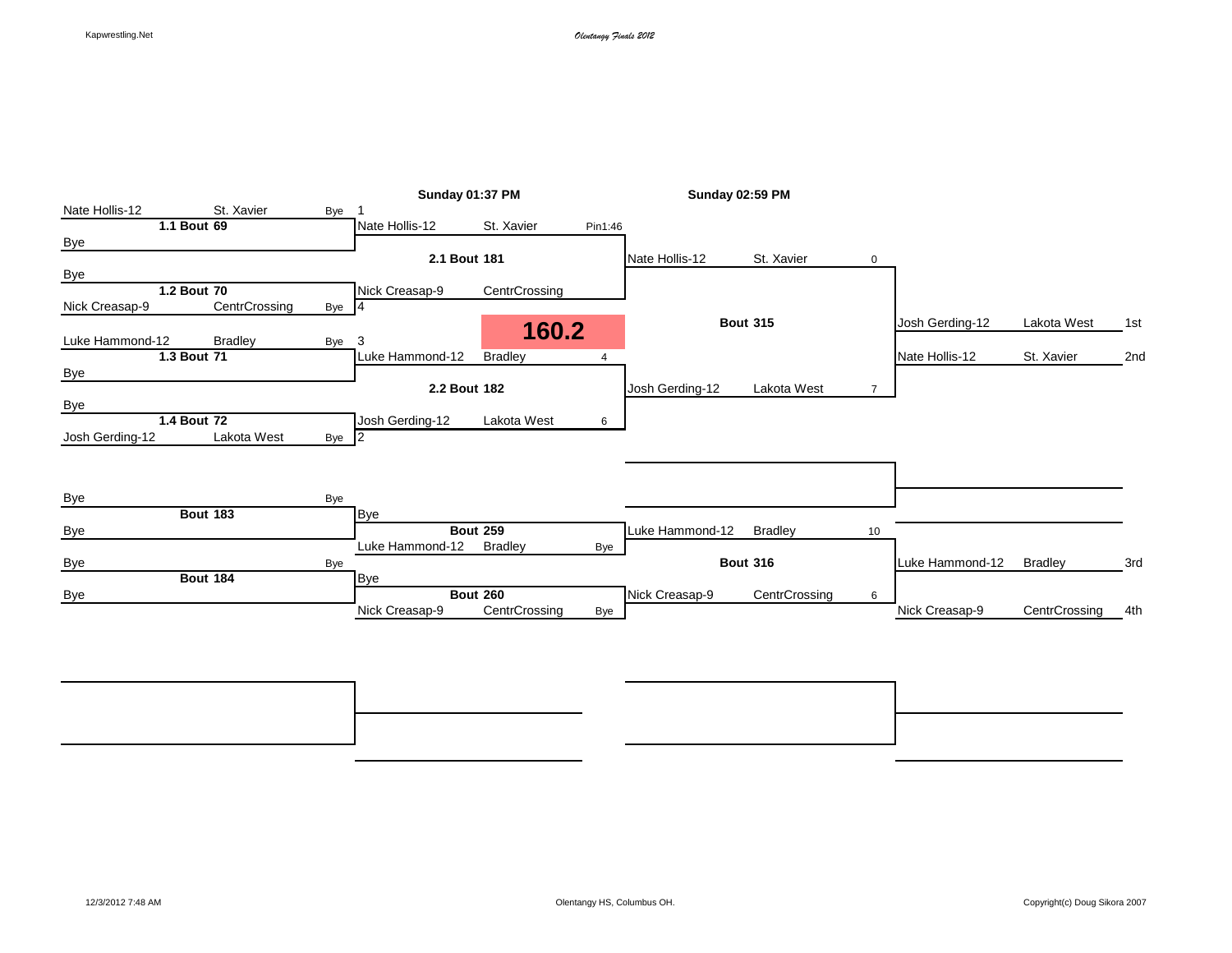|                    |                 |                    | <b>Monday</b>              |                 |                | <b>Sunday 03:06 PM</b> |                 |                 |                    |                |     |
|--------------------|-----------------|--------------------|----------------------------|-----------------|----------------|------------------------|-----------------|-----------------|--------------------|----------------|-----|
| Dembroski David-11 | Gahanna         | Bye                |                            |                 |                |                        |                 |                 |                    |                |     |
|                    | 1.1 Bout 77     |                    | Dembroski David-11 Gahanna |                 | 5              |                        |                 |                 |                    |                |     |
| <b>Bye</b>         |                 |                    |                            |                 |                |                        |                 |                 |                    |                |     |
|                    |                 |                    | 2.1 Bout 189               |                 |                | Dembroski David-11     | Gahanna         | SV <sub>6</sub> |                    |                |     |
| <b>Bye</b>         |                 |                    |                            |                 |                |                        |                 |                 |                    |                |     |
|                    | 1.2 Bout 78     |                    | Allen Bruce-11             | Gahanna1        | $\overline{2}$ |                        |                 |                 |                    |                |     |
| Allen Bruce-11     | Gahanna1        | Bye 4              |                            |                 |                |                        |                 |                 |                    |                |     |
| Jackson Smith-10   |                 | Lakota West<br>Bye | 3                          | 170.2           |                |                        | <b>Bout 319</b> |                 | Dembroski David-11 | Gahanna        | 1st |
|                    | 1.3 Bout 79     |                    | Jackson Smith-10           | Lakota West     |                |                        |                 |                 | Jacob Pugh-11      | <b>Bradley</b> | 2nd |
| <b>Bye</b>         |                 |                    |                            |                 |                |                        |                 |                 |                    |                |     |
|                    |                 |                    | 2.2 Bout 190               |                 |                | Jacob Pugh-11          | <b>Bradley</b>  | Δ               |                    |                |     |
| Bye                |                 |                    |                            |                 |                |                        |                 |                 |                    |                |     |
|                    | 1.4 Bout 80     |                    | Jacob Pugh-11              | <b>Bradley</b>  | Pin4:07        |                        |                 |                 |                    |                |     |
| Jacob Pugh-11      | <b>Bradley</b>  | Bye <sub>2</sub>   |                            |                 |                |                        |                 |                 |                    |                |     |
|                    |                 |                    |                            |                 |                |                        |                 |                 |                    |                |     |
|                    |                 |                    |                            |                 |                |                        |                 |                 |                    |                |     |
| Bye                |                 | Bye                |                            |                 |                |                        |                 |                 |                    |                |     |
|                    | <b>Bout 191</b> |                    | <b>Bye</b>                 |                 |                |                        |                 |                 |                    |                |     |
| <b>Bye</b>         |                 |                    |                            | <b>Bout 263</b> |                | Jackson Smith-10       | Lakota West     | 5               |                    |                |     |
|                    |                 |                    | Jackson Smith-10           | Lakota West     | Bye            |                        |                 |                 |                    |                |     |
| <b>Bye</b>         |                 | Bye                |                            |                 |                |                        | <b>Bout 320</b> |                 | Jackson Smith-10   | Lakota West    | 3rd |
|                    | <b>Bout 192</b> |                    | <b>Bye</b>                 |                 |                |                        |                 |                 |                    |                |     |
| Bye                |                 |                    |                            | <b>Bout 264</b> |                | Allen Bruce-11         | Gahanna1        |                 |                    |                |     |
|                    |                 |                    | Allen Bruce-11             | Gahanna1        | Bye            |                        |                 |                 | Allen Bruce-11     | Gahanna1       | 4th |
|                    |                 |                    |                            |                 |                |                        |                 |                 |                    |                |     |
|                    |                 |                    |                            |                 |                |                        |                 |                 |                    |                |     |

**Bout 376** 7th **Bout 375** 5th Bye Bye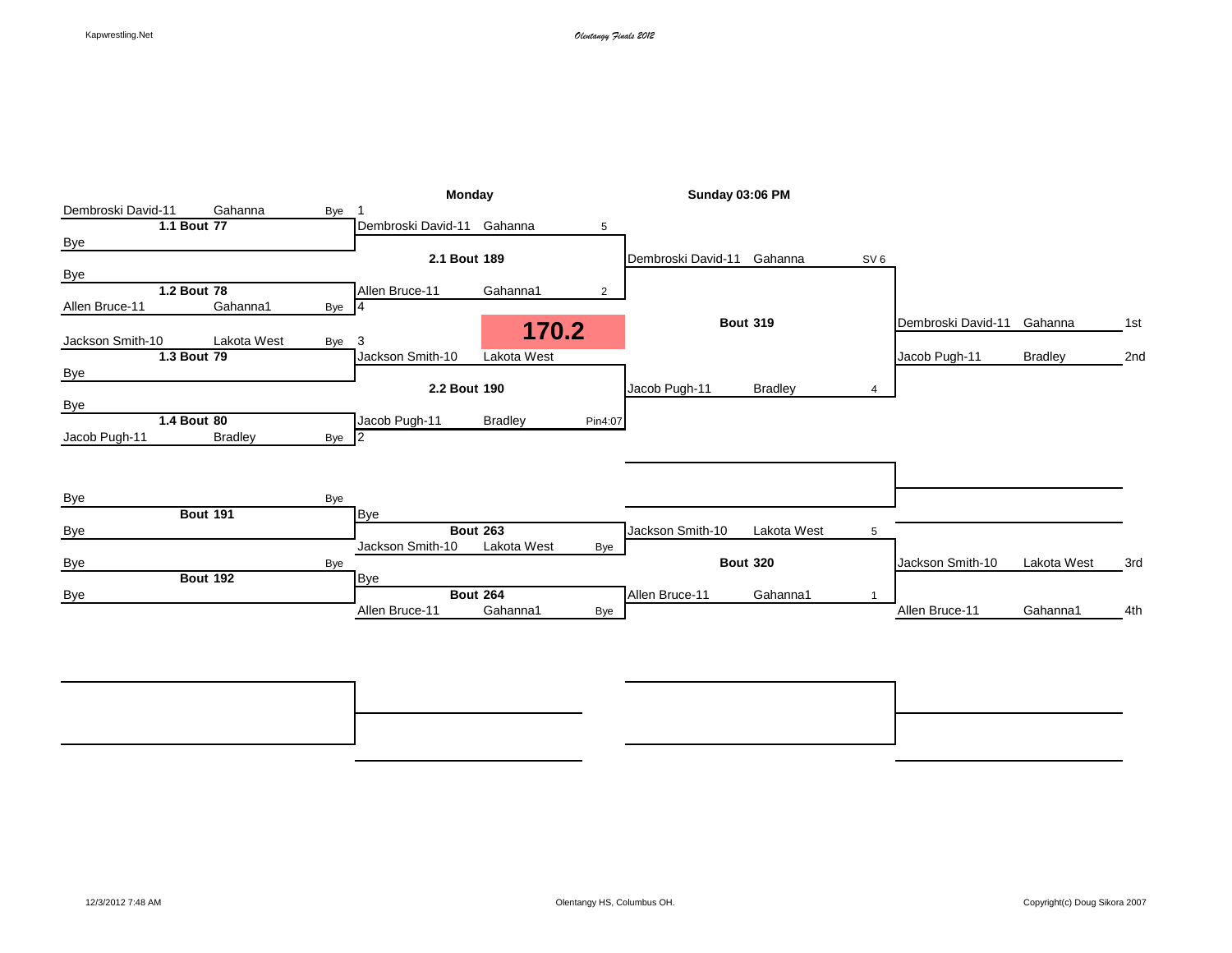|                    |                 |       | <b>Sunday 01:47 PM</b>           |                 |         | <b>Sunday 03:13 PM</b>           |                 |             |                    |               |     |
|--------------------|-----------------|-------|----------------------------------|-----------------|---------|----------------------------------|-----------------|-------------|--------------------|---------------|-----|
| Nate Hall-10       | Olentangy       | Bye   |                                  |                 |         |                                  |                 |             |                    |               |     |
|                    | 1.1 Bout 85     |       | Nate Hall-10                     | Olentangy       | Pin0:16 |                                  |                 |             |                    |               |     |
| <b>Bye</b>         |                 |       |                                  |                 |         |                                  |                 |             |                    |               |     |
|                    |                 |       | 2.1 Bout 197                     |                 |         | Nate Hall-10                     | Olentangy       | Pin0:41     |                    |               |     |
| Bye                |                 |       |                                  |                 |         |                                  |                 |             |                    |               |     |
|                    | 1.2 Bout 86     |       | Hunter Pemberton-9 CentrCrossing |                 |         |                                  |                 |             |                    |               |     |
| Hunter Pemberton-9 | CentrCrossing   | Bye 4 |                                  |                 |         |                                  |                 |             |                    |               |     |
| Jeffrey Jarry-11   | Scioto          | Bye   | 3                                | 182.2           |         |                                  | <b>Bout 323</b> |             | Nate Hall-10       | Olentangy     | 1st |
|                    | 1.3 Bout 87     |       | Jeffrey Jarry-11                 | Scioto          | 6       |                                  |                 |             | Jeffrey Jarry-11   | Scioto        | 2nd |
| Bye                |                 |       |                                  |                 |         |                                  |                 |             |                    |               |     |
|                    |                 |       | 2.2 Bout 198                     |                 |         | Jeffrey Jarry-11                 | Scioto          |             |                    |               |     |
| <b>Bye</b>         |                 |       |                                  |                 |         |                                  |                 |             |                    |               |     |
|                    | 1.4 Bout 88     |       | Dolen Martin-9                   | Gahanna         | 4       |                                  |                 |             |                    |               |     |
| Dolen Martin-9     | Gahanna         | Bye 2 |                                  |                 |         |                                  |                 |             |                    |               |     |
|                    |                 |       |                                  |                 |         |                                  |                 |             |                    |               |     |
|                    |                 |       |                                  |                 |         |                                  |                 |             |                    |               |     |
|                    |                 |       |                                  |                 |         |                                  |                 |             |                    |               |     |
| <b>Bye</b>         |                 | Bye   |                                  |                 |         |                                  |                 |             |                    |               |     |
|                    | <b>Bout 199</b> |       | <b>Bye</b>                       |                 |         |                                  |                 |             |                    |               |     |
| <b>Bye</b>         |                 |       |                                  | <b>Bout 267</b> |         | Dolen Martin-9                   | Gahanna         | 3           |                    |               |     |
|                    |                 |       | Dolen Martin-9                   | Gahanna         | Bye     |                                  |                 |             |                    |               |     |
| Bye                |                 | Bye   |                                  |                 |         |                                  | <b>Bout 324</b> |             | Dolen Martin-9     | Gahanna       | 3rd |
|                    | <b>Bout 200</b> |       | <b>Bye</b>                       |                 |         |                                  |                 |             |                    |               |     |
| Bye                |                 |       |                                  | <b>Bout 268</b> |         | Hunter Pemberton-9 CentrCrossing |                 | $\mathbf 0$ |                    |               |     |
|                    |                 |       | Hunter Pemberton-9               | CentrCrossing   | Bye     |                                  |                 |             | Hunter Pemberton-9 | CentrCrossing | 4th |
|                    |                 |       |                                  |                 |         |                                  |                 |             |                    |               |     |
|                    |                 |       |                                  |                 |         |                                  |                 |             |                    |               |     |

**Bout 380** 7th **Bout 379** 5th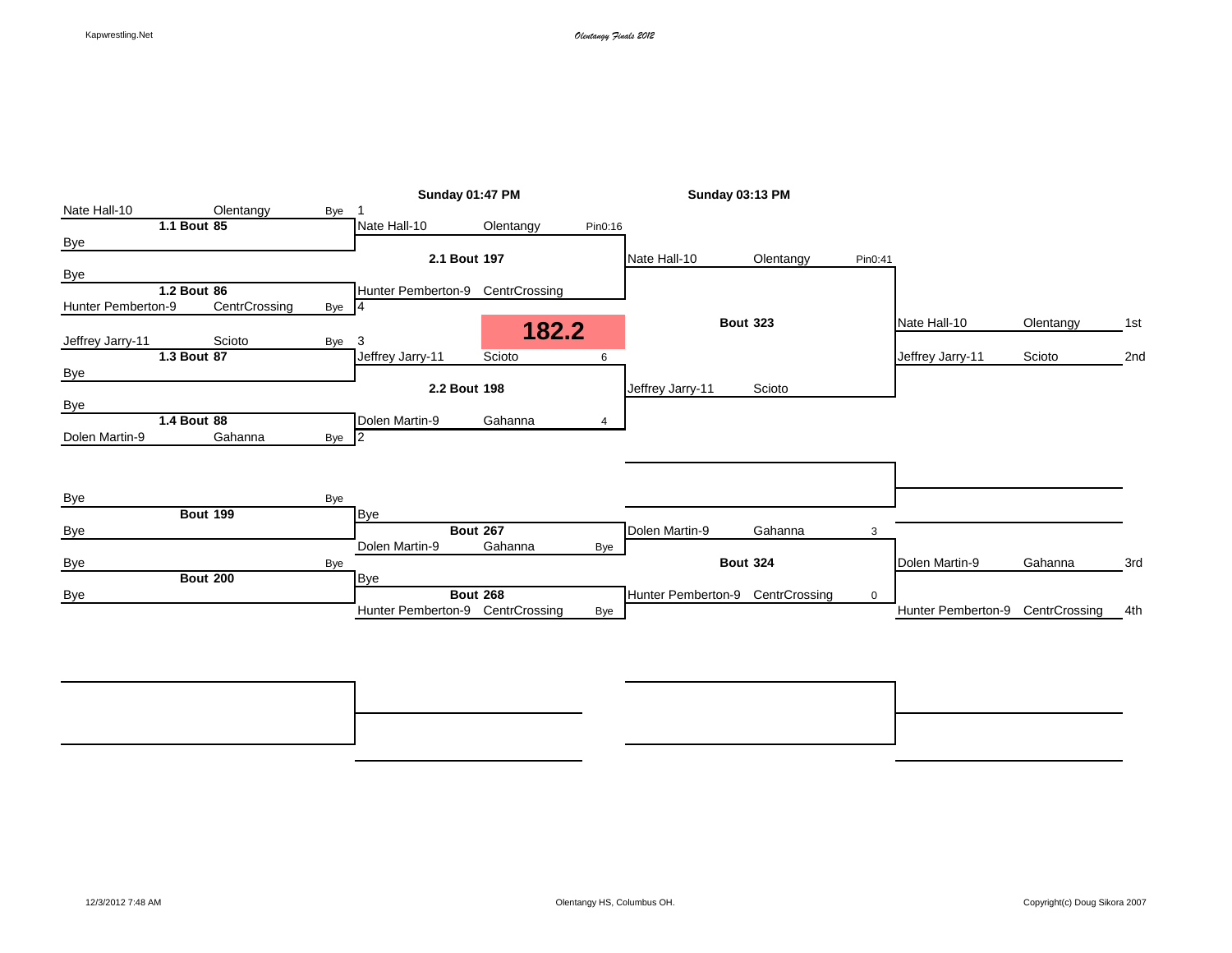|                   |                 |       | Monday                   |                 |     | Sunday 03:20 PM          |                 |         |                          |               |                  |
|-------------------|-----------------|-------|--------------------------|-----------------|-----|--------------------------|-----------------|---------|--------------------------|---------------|------------------|
| Ben Harder-10     | Olentangy       | Bye   |                          |                 |     |                          |                 |         |                          |               |                  |
|                   | 1.1 Bout 93     |       | Ben Harder-10            | Olentangy       | 4   |                          |                 |         |                          |               |                  |
| <b>Bye</b>        |                 |       |                          |                 |     |                          |                 |         |                          |               |                  |
|                   |                 |       | 2.1 Bout 205             |                 |     | Ben Harder-10            | Olentangy       | Pin3:49 |                          |               |                  |
| Bye               |                 |       |                          |                 |     |                          |                 |         |                          |               |                  |
|                   | 1.2 Bout 94     |       | Brian Arumugam-12 Scioto |                 |     |                          |                 |         |                          |               |                  |
| Brian Arumugam-12 | Scioto          | Bye 4 |                          |                 |     |                          |                 |         |                          |               |                  |
|                   |                 |       |                          | 195.2           |     |                          | <b>Bout 327</b> |         | Ben Harder-10            | Olentangy     | 1st              |
| <b>Bye</b>        |                 | Bye 3 |                          |                 |     |                          |                 |         |                          |               |                  |
|                   | 1.3 Bout 95     |       | Bye                      |                 |     |                          |                 |         | Robbie Fusner-9          | CentrCrossing | 2nd              |
| <b>Bye</b>        |                 |       |                          |                 |     |                          |                 |         |                          |               |                  |
|                   |                 |       | 2.2 Bout 206             |                 |     | Robbie Fusner-9          | CentrCrossing   |         |                          |               |                  |
| Bye               |                 |       |                          |                 |     |                          |                 |         |                          |               |                  |
|                   | 1.4 Bout 96     |       | Robbie Fusner-9          | CentrCrossing   | Bye |                          |                 |         |                          |               |                  |
| Robbie Fusner-9   | CentrCrossing   | Bye 2 |                          |                 |     |                          |                 |         |                          |               |                  |
|                   |                 |       |                          |                 |     |                          |                 |         |                          |               |                  |
|                   |                 |       |                          |                 |     |                          |                 |         |                          |               |                  |
| Bye               |                 | Bye   |                          |                 |     |                          |                 |         |                          |               |                  |
|                   | <b>Bout 207</b> |       | <b>Bye</b>               |                 |     |                          |                 |         |                          |               |                  |
| Bye               |                 |       |                          | <b>Bout 271</b> |     | <b>Bye</b>               |                 |         |                          |               |                  |
|                   |                 |       | Bye                      |                 | Bye |                          |                 |         |                          |               |                  |
| Bye               |                 | Bye   |                          |                 |     |                          | <b>Bout 328</b> |         | Brian Arumugam-12 Scioto |               | 3rd              |
|                   | <b>Bout 208</b> |       | Bye                      |                 |     |                          |                 |         |                          |               |                  |
| <b>Bye</b>        |                 |       |                          | <b>Bout 272</b> |     | Brian Arumugam-12 Scioto |                 | Bye     |                          |               |                  |
|                   |                 |       | Brian Arumugam-12 Scioto |                 | Bye |                          |                 |         | Bye                      |               | 0 <sub>4th</sub> |
|                   |                 |       |                          |                 |     |                          |                 |         |                          |               |                  |
|                   |                 |       |                          |                 |     |                          |                 |         |                          |               |                  |
|                   |                 |       |                          |                 |     |                          |                 |         |                          |               |                  |

**Bout 384** 7th **Bout 383** 5th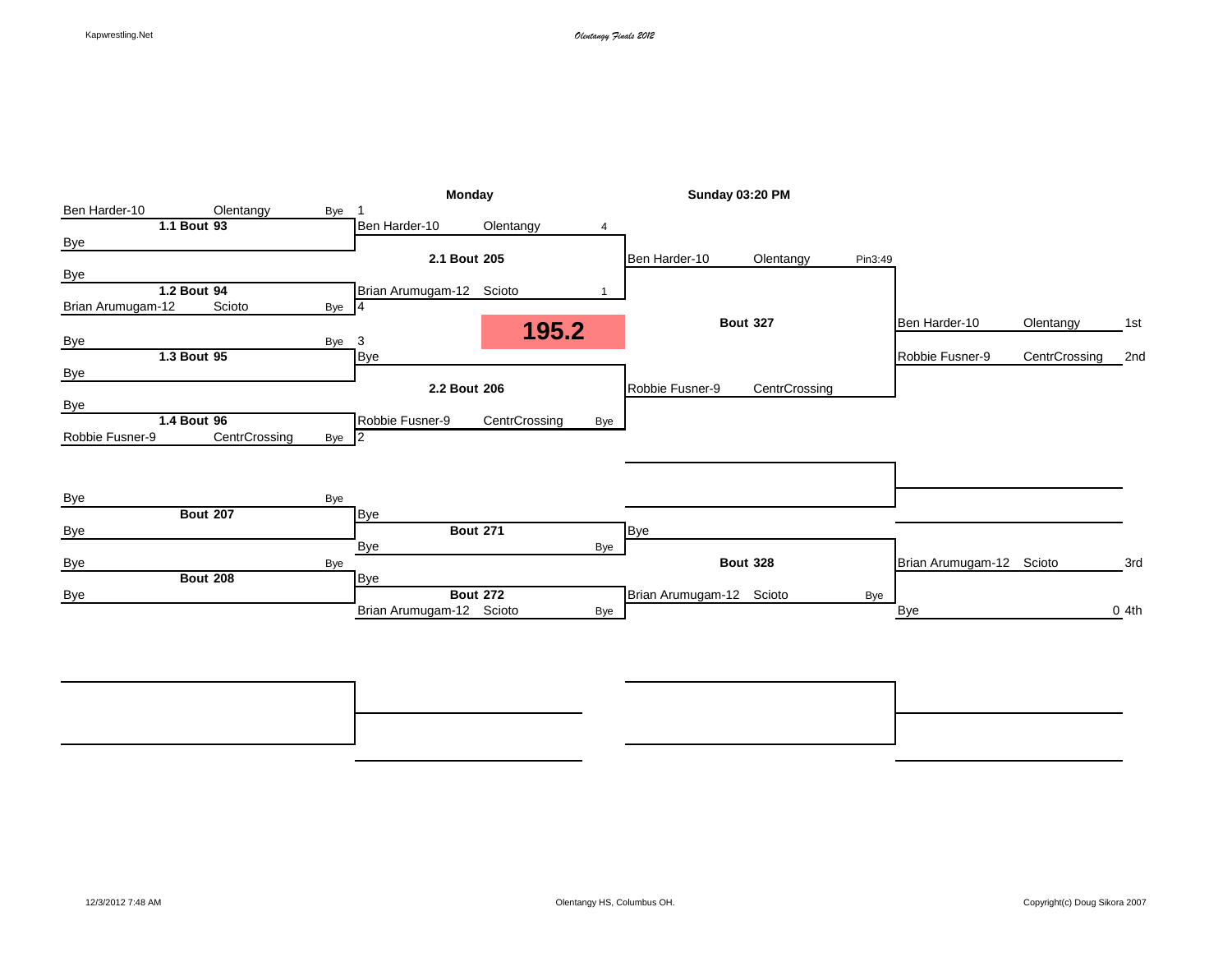|                   |                 |       | Monday            |                 |         | <b>Sunday 03:27 PM</b> |                 |                |                   |                |     |
|-------------------|-----------------|-------|-------------------|-----------------|---------|------------------------|-----------------|----------------|-------------------|----------------|-----|
| David Mccruter-12 | Scioto          | Bye   |                   |                 |         |                        |                 |                |                   |                |     |
|                   | 1.1 Bout 101    |       | David Mccruter-12 | Scioto          |         |                        |                 |                |                   |                |     |
| Bye               |                 |       |                   |                 |         |                        |                 |                |                   |                |     |
|                   |                 |       | 2.1 Bout 213      |                 |         | Fraser Smith-12        | <b>Bradley</b>  | $\overline{2}$ |                   |                |     |
| <b>Bye</b>        |                 |       |                   |                 |         |                        |                 |                |                   |                |     |
|                   | 1.2 Bout 102    |       | Fraser Smith-12   | <b>Bradley</b>  | Pin4:16 |                        |                 |                |                   |                |     |
| Fraser Smith-12   | <b>Bradley</b>  | Bye 4 |                   |                 |         |                        |                 |                |                   |                |     |
|                   |                 |       |                   |                 | 220.2   |                        | <b>Bout 331</b> |                | Granyl Smith-12   | Gahanna        | 1st |
| Jeremey Hart-12   | Centerville     | Bye   | 3                 |                 |         |                        |                 |                |                   |                |     |
|                   | 1.3 Bout 103    |       | Jeremey Hart-12   | Centerville     |         |                        |                 |                | Fraser Smith-12   | <b>Bradley</b> | 2nd |
| <b>Bye</b>        |                 |       |                   |                 |         |                        |                 |                |                   |                |     |
|                   |                 |       | 2.2 Bout 214      |                 |         | <b>Granyl Smith-12</b> | Gahanna         | 4              |                   |                |     |
| <b>Bye</b>        |                 |       |                   |                 |         |                        |                 |                |                   |                |     |
|                   | 1.4 Bout 104    |       | Granyl Smith-12   | Gahanna         | Pin1:58 |                        |                 |                |                   |                |     |
| Granyl Smith-12   | Gahanna         | Bye 2 |                   |                 |         |                        |                 |                |                   |                |     |
|                   |                 |       |                   |                 |         |                        |                 |                |                   |                |     |
|                   |                 |       |                   |                 |         |                        |                 |                |                   |                |     |
|                   |                 |       |                   |                 |         |                        |                 |                |                   |                |     |
| <b>Bye</b>        |                 | Bye   |                   |                 |         |                        |                 |                |                   |                |     |
|                   | <b>Bout 215</b> |       | <b>Bye</b>        |                 |         |                        |                 |                |                   |                |     |
| <b>Bye</b>        |                 |       |                   | <b>Bout 275</b> |         | Jeremey Hart-12        | Centerville     | $\overline{7}$ |                   |                |     |
|                   |                 |       | Jeremey Hart-12   | Centerville     | Bye     |                        |                 |                |                   |                |     |
| <b>Bye</b>        |                 | Bye   |                   |                 |         |                        | <b>Bout 332</b> |                | David Mccruter-12 | Scioto         | 3rd |
|                   | <b>Bout 216</b> |       | Bye               |                 |         |                        |                 |                |                   |                |     |
| Bye               |                 |       |                   | <b>Bout 276</b> |         | David Mccruter-12      | Scioto          | 8              |                   |                |     |
|                   |                 |       | David Mccruter-12 | Scioto          | Bye     |                        |                 |                | Jeremey Hart-12   | Centerville    | 4th |
|                   |                 |       |                   |                 |         |                        |                 |                |                   |                |     |

**Bout 388** 7th **Bout 387** 5th Bye Bye